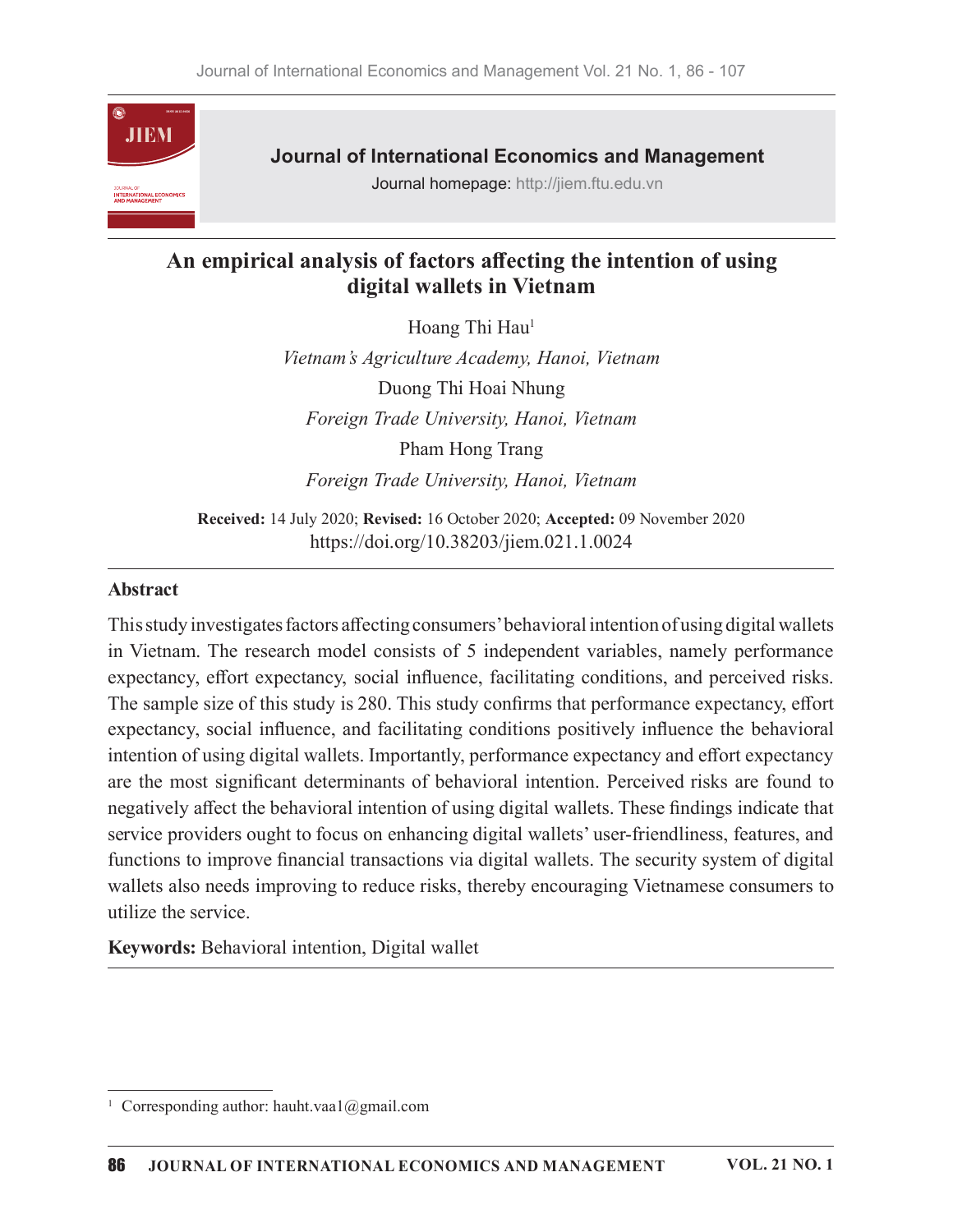### 1. Introduction

Technological advances have resulted in the digitalization of monetary transactions (Hagberg  $et al., 2016$ ). As a result, the electronic payment system has gradually replaced traditional payment methods (Hagberg *et al.*, 2016; Nam and Trang, 2020). Levitin (2018) argues that **1. Introduction**<br>Get *al.*, 2016). As a result, the electronic payment system has gradually replaced traditional<br>payment methods (Hagberg *et al.*, 2016; Nam and Trang, 2020). Levitin (2018) argues that<br>digital wallets we for one or more credit or deposit accounts. By storing payment authorization data, digital wallets function analogously to physical wallets that contain multiple payment cards used to transmit payment authorization data (Levitin, 2018).

According to the State Bank of Vietnam (2019), up to two-thirds of licensed non-bank payment intermediary services provide digital wallets in Vietnam. It is reported that the digital wallet market has approximately 30 service providers but is dominated by only 4 of them. Prominent players in the digital wallet market include MoMo, ViettelPay, ZaloPay, and Moca, among which MoMo has established itself as the indisputable leader with about 10 million users (Fintechnews Vietnam, 2019).

There are a large number of studies on the behavioral intention of using digital wallets in developed countries, where the use of such a payment method has become common. Given that digital wallets have just been introduced in Vietnam in recent years, a handful of studies on Vietnamese consumers' behavioral intention of using digital wallets have been carried out.

Regarding existing studies on factors affecting behavioral intent of using digital wallets in Vietnam, most of them utilize quantitative methods. Various models and theories for transmit payment authorization data (Levitin, 2018).<br>According to the State Bank of Vietnam (2019), up to two-thirds of licensed non-bank<br>payment intermediary services provide digital wallets wallet market has approximatel Acceptance Model (TAM) model (Gia-Shie and Pham, 2016), the Theory of Reasoned Action (TRA) (Nguyen et al., 2018), and the Unified Theory of Acceptance and Use of Technology (UTAUT) model (Bui and Bui, 2018). As aforementioned, the UTAUT model is the most comprehensive model for analyzing determinants of behavioral intention. Nonetheless, prior studies that adopt this model have only partially utilized it. More specifically, only a handful of studies utilize all constructs of the UTAUT model. For example,Bui and Bui (2018) exclude facilitating conditions from their research model. Furthermore, many other factors are manipulating Vietnamese consumers' behavioral intention of using digital wallets that the aforementioned models fail to include, such as the perceived risks. The impact of the factors Given that digital wallets have just been introduced in Vietnam in recent years, a handlul of<br>studies on Vietnamese consumers' behavioral intention of using digital wallets have been<br>carried out.<br>Regarding existing studies consideration of Vietnamese consumers' caution about risks associated with cashless payment methods, perceived risks must be examined in connection with consumers'intent to use digital wallet services in Vietnam.

Understanding determinants of consumers' intent to use digital wallets are of great importance for service providers. This research employs the modified version of the UTAUT proposed by Venkatesh et al. (2003). In consideration of characteristics of e-commerce and Vietnamese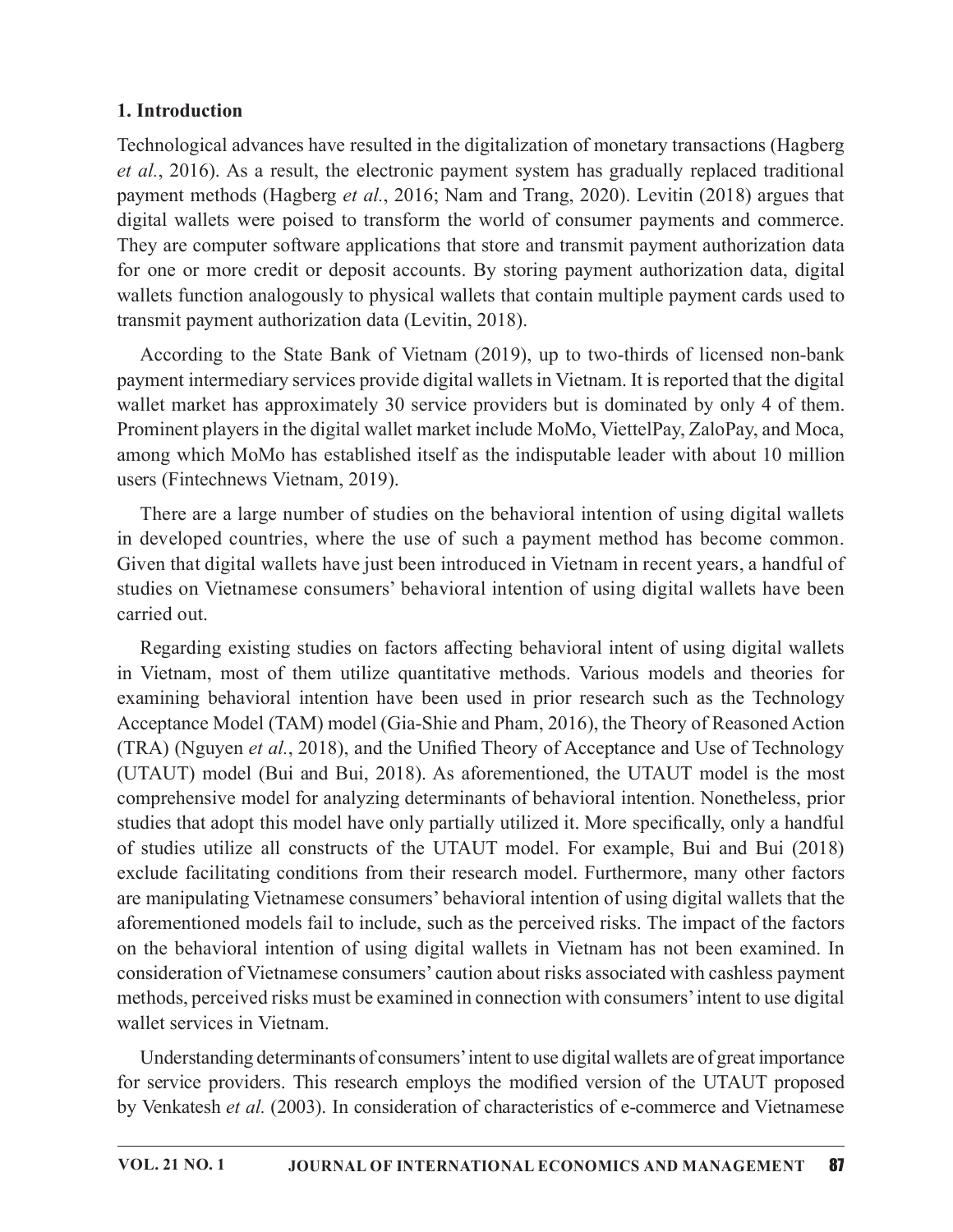consumers' risk-averse attitudes towards e-payment methods, perceived risks are integrated into the UTAUT model. The paper determines 5 main constructs: performance expectancy, effort expectancy, social influence, facilitating conditions, and perceived risks by customers.

This study is divided into 6 sections: (1) Introduction, (2) Literature review, (3) Research consumers' risk-averse attitudes towards e-payment methods, perceived risks are integrated into the UTAUT model. The paper determines 5 main constructs: performance expectancy, effort expectancy, social influence, facilita recommendations.

### 2. Literature review and hypothesis development

### 2.1 Digital wallets as an e-payment method

A digital wallet is a software-based system that securely stores users' payment information and passwords for numerous payment methods and websites (Widodo *et al.*, 2019). It consumers' risk-averse attitudes towards e-payment methods, perceived risks are integrated into the UTAUT model. The paper determines 5 main constructs: performance expectancy, effort expectancy, social influence, facilita movement of cash. The main objective of digital wallets is to make quick transactions, thereby discouraging people to use cash. This boom is the after-effects of demonetization (Chauhan and Shingari, 2017). Digital wallet is an umbrella term that covers online wallets and mobile wallets. Online wallets are digital wallets that are accessed through laptops or computers. These wallets allow consumers to store their online shopping information like log-in credentials, shipping and delivery addresses, credit card details like card number, expiry date, and card verification values (Thu and Nhung, 2019). Mobile wallets are digital wallets that are accessed through a mobile device. It is a system that allows consumers to make payments through handheld devices. The payment process for mobile wallets is the same as that of online wallets (Nair *et al.*, 2016). **Digital wallets as an e-payment method**<br>
ligital wallet is a software-based system that securely stores users' payment information<br>
1 passwords for numerous payment methods and websites (Widodo et al., 2019). It<br>
become

access (Nair et al., 2016). They facilitate instant payments and synchronization of data from multiple platforms. Digital wallets are a more advanced and convenient method of payment. Hence, digital wallets can support the development of e-commerce because they enhance the consumer experience in online shopping (Nair *et al.*, 2016).

# 2.2 Behavior intention

Intention can be defined as an individual's decision to try to utilize something new, especially technology innovations (Wungwanitchakorn, 2002). Behavioral intention suggests that an individual is intending to take an action whereas use behavior suggests that the individual has already taken an action. Fishbein and Ajzen (1975) explain that "behavioral intention" refers to "a person's subjective probability that he will perform some behaviors". Nevertheless, Warshaw and Davis (1985) argue that this definition characterizes behavioral intentions as behavioral expectations rather than their meaning in everyday language. Hence, "behavioral intention" is described as "the degree to which a person has formulated conscious plans to perform or not perform some specified future behavior" (Warshaw and Davis, 1985). In other words, a high level of behavioral intention indicates an individual's decision to act in the future.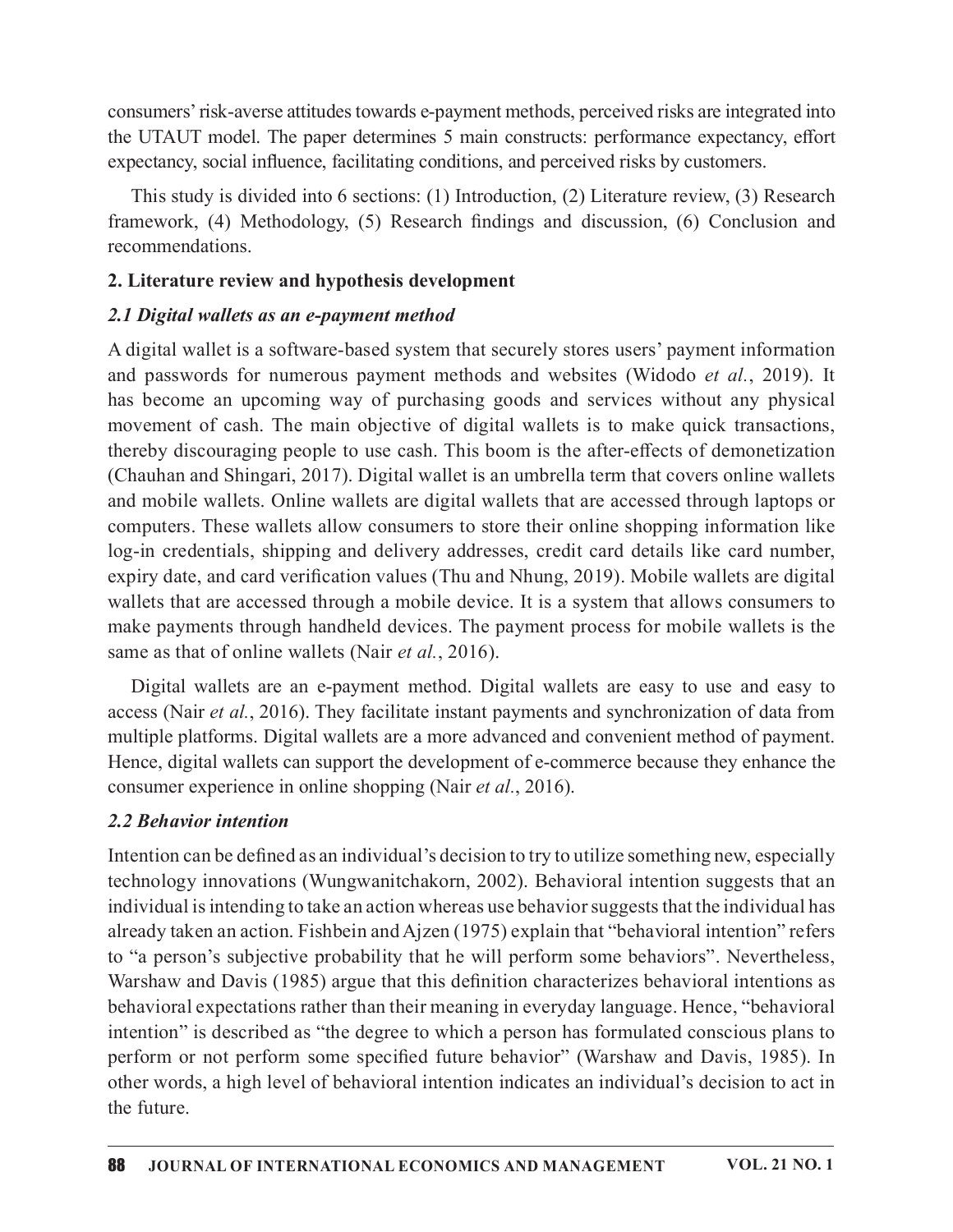### 2.3 Factors affecting consumers' intention of using digital wallets

This study applied the Unified Theory of Acceptance and Use of Technology (UTAUT model) proposed by Venkatesh et al.  $(2003)$  to identify the factors affecting the consumers' intention 2.3 *Factors affecting consumers' intention of using digital wallets*<br>This study applied the Unified Theory of Acceptance and Use of Technology (UTAUT model)<br>proposed by Venkatesh *et al.* (2003) to identify the factors af large number of technology adoption and diffusion studies. The model is a combination of 2.3 Factors affecting consumers' intention of using digital wallets<br>This study applied the Unified Theory of Acceptance and Use of Technology (UTAUT model)<br>proposed by Venkatesh et al. (2003) to identify the factors affec of reasoned action), TAM (technology acceptance model), the Motivational Model, Theory of Planned Behavior (TPB), Innovation Diffusion Theory, and Social Cognitive Theory (Williams *et al.*, 2015). Hence, it can be implied that the UTAUT model is one of the most comprehensive models for analyzing technology adoption. The UTAUT model suggests that user behavior is affected by behavioral intention, which is determined by 4 main constructs including performance expectancy, effort expectancy, social influence, and facilitating conditions (Venkatesh et al., 2003). proposed by Venkatesh *et al.* (2003) to identify the factors affecting the consumers' intention<br>to use technological devices as digital wallets. The UTAUT model has been applied to a<br>harge number of technology adoption an

### 2.3.1 Performance expectancy

First of all, performance expectancy is based on perceived usefulness, which is a construct in Davis' TAM model. Performance expectancy represents "the degree to which an individual *et al.*, 2012). Within the domain of high-tech services, many studies have confirmed the importance of performance expectancy in determining consumers' behavioral intentions, although evidence of a direct linkage with use behavior remains mixed (Gefen, 2000).

In the context of digital payment, smooth transactions such as online utility bill payment, transferring money, online shopping, and ticket booking are indicators of system usefulness. Thanks to digital wallets, users can make instant payments and transfer money anytime. They also offer synchronization of data from various platforms. Bank accounts, debit cards, credit cards, mobile bills, and accounts are integrated, thus users can manage their finance more efficiently (Nair et al., 2016). These services help users save lots of time as bill payments and shopping can be done with one click. Furthermore, money transfers via digital wallets are much faster than other methods (Nguyen *et al.*, 2018).

Before the adoption of new technology, total benefits from the adoption are critically assessed. The impact of user-centric and characteristics of system on digital payment usage across different types of users reveals that performance expectancy positively affects the usage of digital wallets (Kim et al., 2010). Performance expectancy has been empirically validated as a significant antecedent of the behavioral intention of new technology (Apanasevic et al., 2016; Arvidsson, 2014).

In a study conducted by Gia-Shie and Pham (2016), it is found that perceived usefulness, which is equivalent to performance expectancy, has a significantly positive impact on Vietnamese consumers' intention to adopt digital wallet services. This suggests that if users recognize digital wallets' usefulness, they are likely to adopt these services.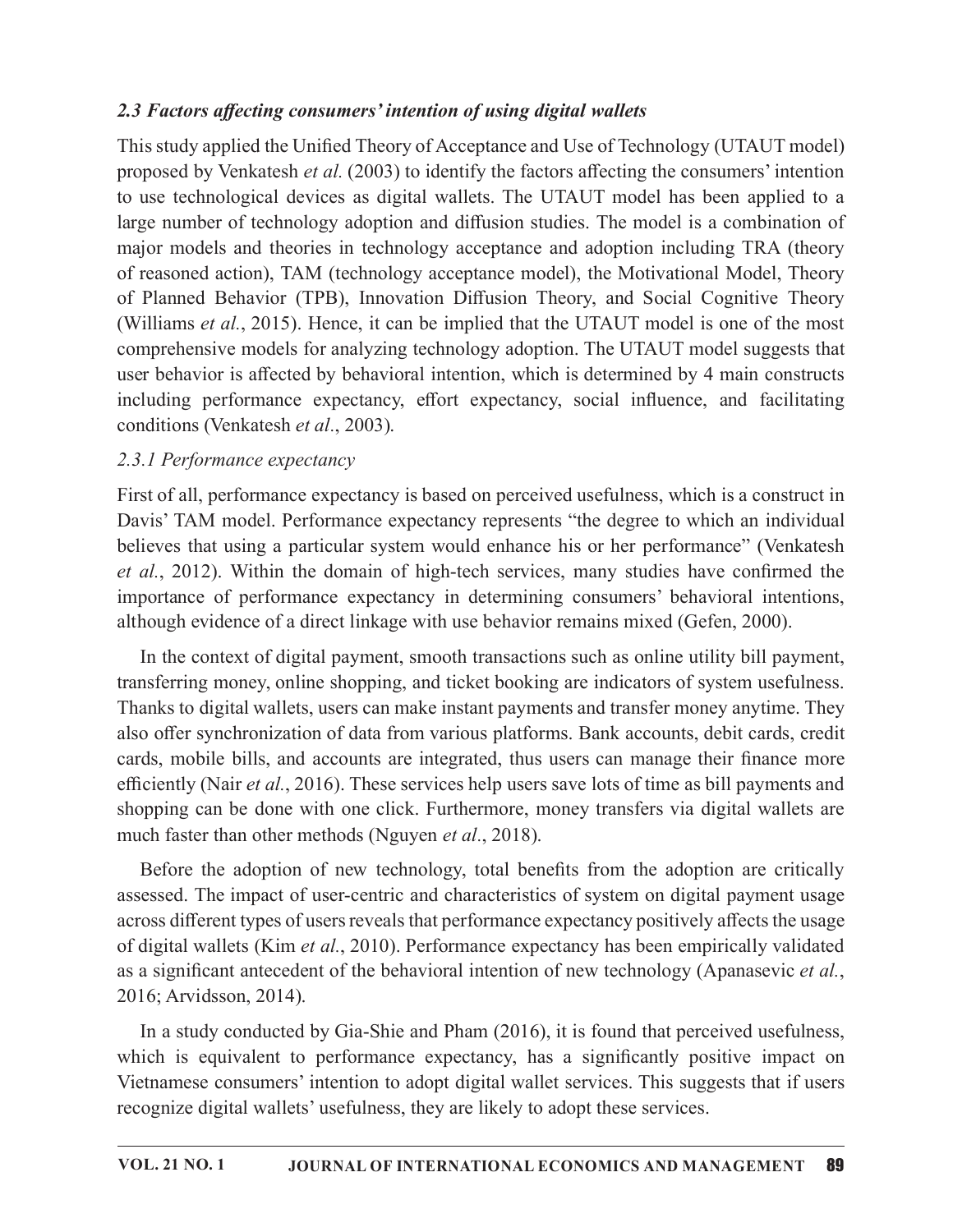### 2.3.2 Effort expectancy

Effort expectancy, which is based on perceived ease of use in the Technology Acceptance Model (TAM), is found to have a positive impact on consumers' behavioral intention of digital wallet services. Effort expectancy is the degree to which an individual can utilize a system effortlessly (Venkatesh et al., 2003). Consumers will be more willing to utilize digital wallets if digital wallets are easy to use. Also, the consumer will assess whether the digital wallet requires lots of effort or not from the registration procedures (Megadewandanu, 2016). 2.3.2 *Effort expectancy* which is based on perceived ease of use in the Technology Acceptance Model (TAM), is found to have a positive impact on consumers' behavioral intention of digital vallet services. Effort expectan

Effort expectancy's impact on behavioral intention has been confirmed in many (Oliveira *et al.*, 2016). In a study on digital wallets in India, it is revealed that payment can be made in one click without entering passwords and card numbers. Digital wallets can also be recharged at any time without entering the details for each time (Nair et al., 2016). Similarly, Gia-Shie and Pham's (2016) findings reveal that Vietnamese consumers are more likely to adopt digital wallets if they find them easy or effortless to use.

# 2.3.3 Social influence

Nysveen *et al.* (2005) define social influence as "the person's perception that most people who are important to him think he should or should not perform the behavior in question". Mobile services are utilized in a public social context. In this context, users observe other people's activities and adapt to others' interactions. Additionally, the impact of social influence on behavioral intention has been consistently found in previous studies (Shin, 2009; Wei et al., 2009).

Furthermore, the theories of reasoned action and planned behavior indicate that social influence significantly affects behavioral intention (Lucas and Spitler, 2000; Venkatesh and Morris, 2000). In collectivist societies like Vietnam, social influence is a significant determinant of people's intentions and behavior (Tu, 2019). The research shows that social influence has a positive impact on Vietnamese consumers' behavioral intention to adopt mobile wallets (Tu, 2019).

# 2.3.4 Facilitating conditions

are more likely to adopt digital wallets if they find them easy or effortless to use.<br>
2.3.3 Social influence<br>
Nysveen et al. (2005) define social influence as "the person's perception that most people who are<br>
important existence of structural and technical infrastructure to support them to use the system (Venkatesh *et al.*, 2003). This construct is a combination of different constructs, i.e. subjective norm, social factors, and image, of the theory of reasoned action, the theory of planned behavior, and the innovation diffusion theory (Lim  $et$  al., 2019). Facilitating conditions are found to have a significant impact on behavioral intention in previous empirical research on mobile technology adoption (Yu, 2012; Slade et al., 2015). More importantly, facilitating conditions have a greater influence than performance expectancy and other factors on behavioral intention (Nisha et al., 2015). Nonetheless, many researchers argue that the impact of facilitating conditions on the behavioral intention of mobile wallets is insignificant (Megadewandanu, 2016; Gaitan et al., 2015).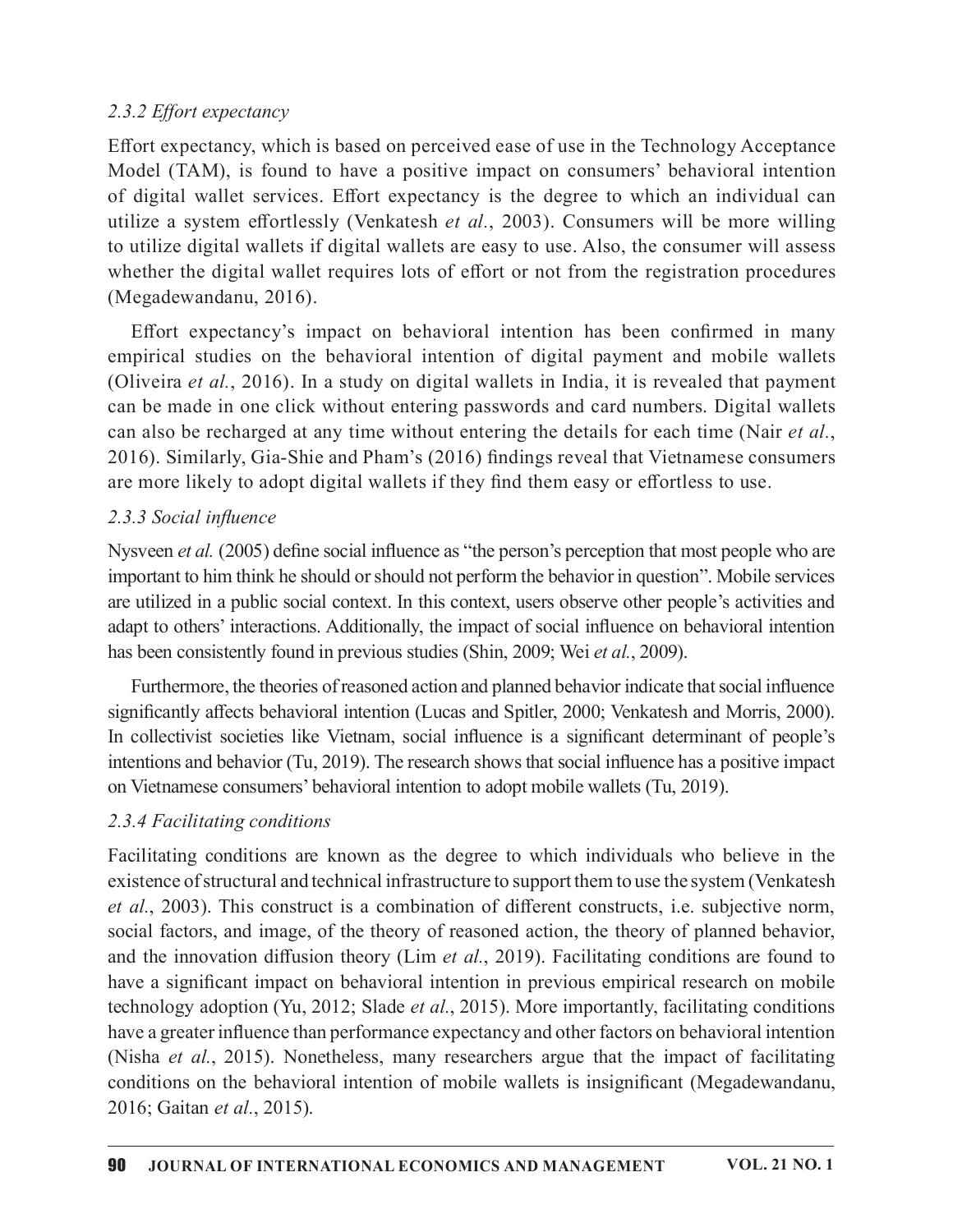### 2.3.5 Perceived risks

Given that the UTAUT model integrates various technology acceptance and adoption models and theories, it offers a more all-inclusive framework to assess factors affecting users' behavioral intention of using new technology. Nevertheless, in the context of e-commerce, the UTAUT model fails to examine consumers' perceptions of risks associated with e-payment methods such as digital wallets. As a result, many studies on consumers' intention of adopting an e-payment 2.3.5 Perceived risks<br>Given that the UTAUT model integrates various technology acceptance and adoption models<br>and theories, it offers a more all-inclusive framework to assess factors affecting users' behavioral<br>intention o Song, 2013; Nguyen and Huynh, 2017). Moreover, Choi and Do (2018) argue that Vietnamese consumers have serious risk-averse attitudes towards non-traditional methods of payment. This implies that perceived risks are a significant determinant of Vietnamese consumers' intention of using digital wallets. The modified UTAUT model is proposed as follows.

There is a large body of literature indicating that perceived risks significantly influence consumers' intention to utilize digital wallets. Most studies demonstrate that consumers are most afraid of losing their money and/or having their privacy violated via digital payment methods. Ashok *et al.* (2012) discover that the safety and security of payment, in comparison to traditional methods, act as one of the driving forces for the adoption of mobile wallets. Security perception plays a significant role in the adoption of mobile wallets. Perceived security and privacy define the extent to which consumers assume that digital wallet payment method is safe and secure (Yadav, 2017). Similarly, Dahlberg and Mallat (2002) argue that security and privacy factors were the major concerns for consumers, which affect the adoption of digital payment solutions. In short, low security and financial risks will encourage consumers to adopt digital wallets. On the other hand, consumers will refrain from adopting this technology if perceived risks are high.

Despite the abundance of studies on the impact of perceived risks on behavioral intention to adopt e-payment methods, including digital wallets (Phan et al., 2020; Gia-Shie and Pham, 2016; Nguyen and Huynh, 2017), studies on this area in Vietnam is still limited. From the preceding discussion, the following hypotheses are put forth.

Venkatesh et al. (2003) argue that performance expectancy has a positive impact on people's intent to adopt a new system/technology. In other words, the more users believe in a system's capabilities of enhancing their performance, the more likely they are to adopt the technology.

# $H1$ : Performance expectancy (PE) positively affects consumers' behavioral intention (BI) of using digital wallets.

1 security and privacy factors were the major concerns for consumers, which affect the pption of digital payment solutions. In short, low security and financial risks will encourage baseners to dedot digital wallets. On t wallets due to a lack of understanding about how to use the system (Nguyen *et al.*, 2018). This indicates the positive correlation between effort expectancy and behavioral intention. A large number of previous studies have also confirmed the positive and significant impact of effort expectancy on people's intention to adopt new technology. Thus, the below hypothesis is proposed.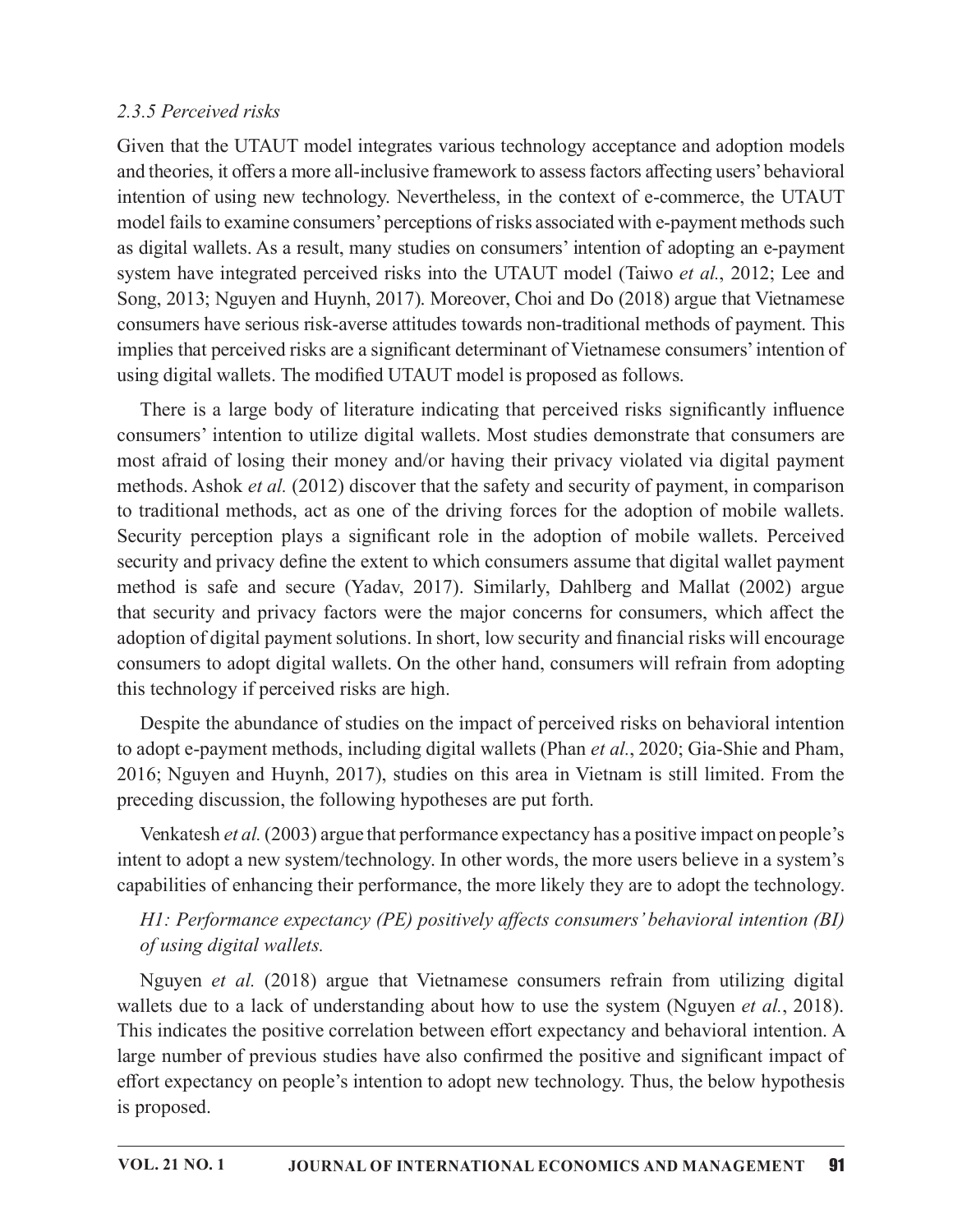### H2: Effort expectancy (EE) positively affects consumers' behavioral intention (BI) of using digital wallets.

Social influence positively affects people's intention to adopt new technology (Venkatesh et al., 2003). Nguyen and Huynh (2017) argue that social influence has a significant positive impact on consumers' intention to adopt e-payment methods in Vietnam. This suggests that social influence can positively affect consumers' behavioral intention of digital wallets which are a form of e-payment.

# H3: Social influence (SI) positively affects consumers' behavioral intention (BI) of using digital wallets.

Facilitating conditions have a positive impact on behavioral intention to adopt digital wallets (Lim et al., 2019). Although this construct is originally examined in conjunction with user behavior in the UTAUT model, it is developed upon the perceived behavioral control construct in the TPB model, which directly influences behavioral intention (Lim, Ahmad, & Talib, 2019). A large number of studies have also confirmed the positive impact of facilitating conditions on behavioral intention (Naranjo-Zolotov et al., 2019; Rahi et al., 2018). Nonetheless, in a study conducted by Do et al. (2020), the impact of facilitating conditions on behavioral intention is rejected. This indicates mixed results that need further examination. Given that this factor's impact on consumers' intention to adopt digital wallets in Vietnam has not been examined, it is hypothesized that facilitating conditions positively affect the behavioral intention of digital wallets.

H4: Facilitating conditions (FC) positively affect consumers' behavioral intention (BI) of using digital wallets.

As aforementioned, the impact of perceived risk on consumers' behavioral intention to utilize digital wallets in Vietnam has not been examined thoroughly in prior studies. It is found that Vietnamese consumers are discouraged to adopt e-payment methods, which include digital wallets if they perceive high levels of risk associated with the adoption (Nguyen and Huynh, 2017). Therefore, the below hypothesis is put forward.

H5: Perceived risks (PR) negatively affect consumers' behavioral intention (BI) of using digital wallets.

### **3. Research framework**

This research model is based on the UTAUT model proposed by Venkatesh et al. (2003). The moderating factors of the UTAUT model are excluded from this research model to simplify the model. Nevertheless, perceived risk (PR) that may greatly influence Vietnamese consumers' behavioral intention is added to this research model.

The proposed research model consists of 5 independent and one dependent variable. 5 independent variables include performance expectancy (PE), effort expectancy (EE), social influence (SI), facilitating conditions (FC), and perceived risk (PR). One dependent variable is the behavioral intention of using a digital wallet (BI).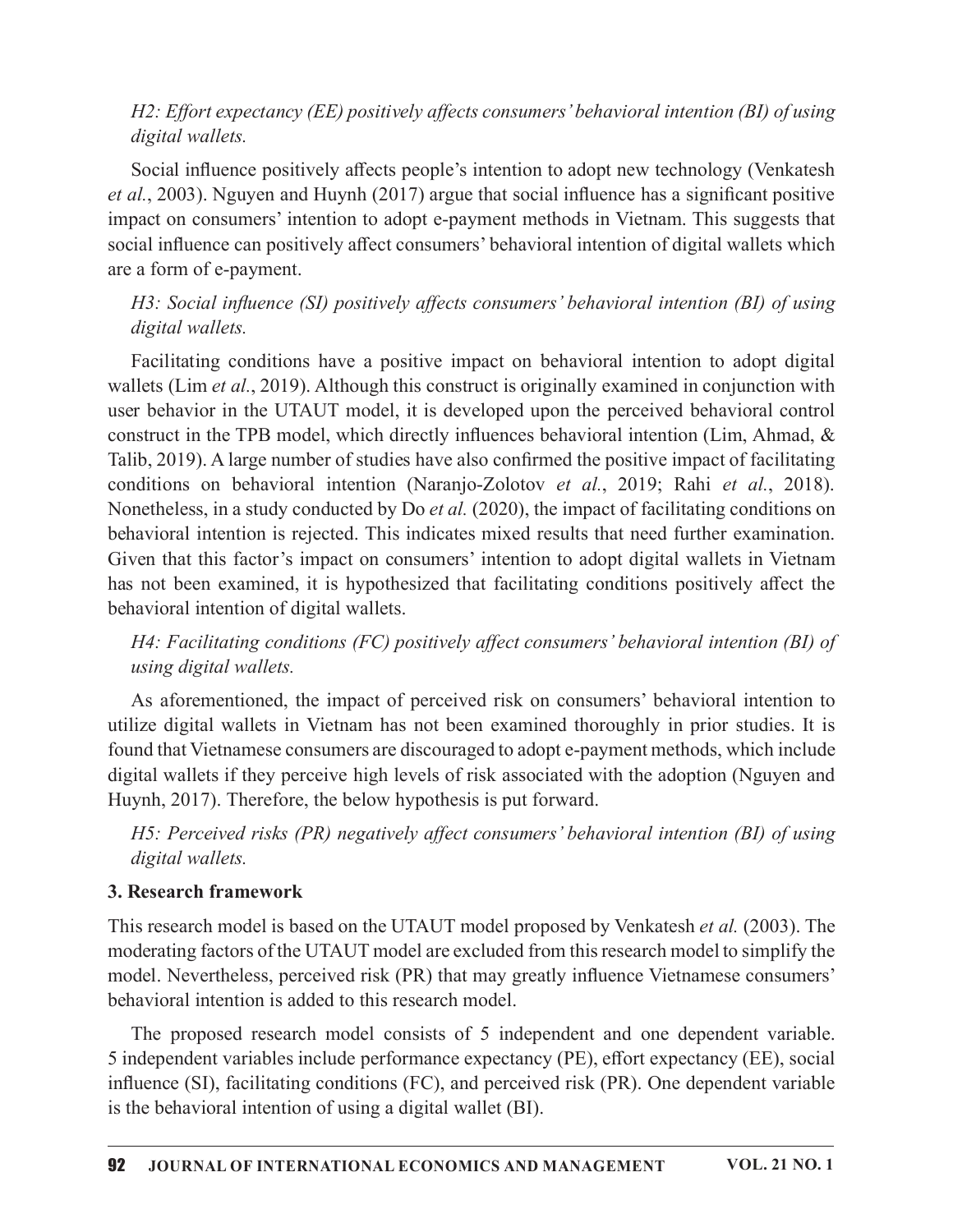

**Figure 1.** The proposed research model with hypotheses

**Source:** Proposed by the authors

#### 4. Research methodology

#### 4.1 Scales and questionnaire design

In consideration of variables identified in the research model, the questionnaire is designed based on the following measuring scales. Each statement or question represents an observed variable.

demographic information of the respondents including age, sex, level of education, level of income, and experience in utilizing digital wallets. The second part of the questionnaire consists of 25 questions that are designed based on the research model's constructs.

This study employs the 5-point Likert scale to design the questionnaire including 1- Strongly disagrees, 2- Disagree, 3- Undecided, 4- Agree, and 5- Strongly agree. Specifically, respondents are requested to rate their level of agreement on numerous statements which can be either positive or negative.

At inconsideration of variation and plastic included in the research model, the questionmaire is designed based<br>on the following measuring scales. Each statement or question represents an observed variable.<br>The questionna Performance PE1 Digital wallets would be useful in my day-to-day activities. Zhou *et al*. expectancy PE2 Digital wallets would speed up my financial transactions. (PE) PE3 Digital wallets would help me save time to perform other tasks.  $al. (2011)$ , Zho  $(2010)$ , Im et al. (2011), Zhou (2012), and Martins et al. (2014) mg measuring scales. Each statement or question represents an observed variationnaire consists of 2 parts. The first part serves the purpose of gath<br>information of the respondents including age, sex, level of education,<br>d PE4 I can obtain more incentives from digital wallet services than traditional payment methods. Effort EE1 It is easy to access digital wallet apps. expectancy EE2 I can easily sign up for digital wallet services. (EE) EE3 Learning how to use digital wallets is easy for me. questions that are designed based on the research model's constructs.<br>  $\nu$  employs the 5-point Likert scale to design the questionnaire including 1-<br>
grees, 2- Disagree, 3- Undecided, 4- Agree, and 5- Strongly agree. Spe  $al. (2011)$ , and  $Zhou(2012)$ % employs the 5-point Likert scale to design the questionnaire inclused and the express (2- Disagree, 3- Undecided, 4- Agree, and 5- Strongly agree. Spectrom express the metal of agreement on numerous statements where the The requested to rate their level of agreement on numerous statements wive or negative.<br>
Suring scales of factors impacting the behavioral intention of using digita<br>
Code Description<br>
DE1 Digital wallets would be useful i tive or negative.<br>
suring scales of factors impacting the behavioral intention of using digita<br>
Code Description Source<br>
PE1 Digital wallets would be useful in my day-to-day activities. Zhou *et*<br>
PE2 Digital wallets woul

Table 1. Measuring scales of factors impacting the behavioral intention of using digital wallets in Vietnam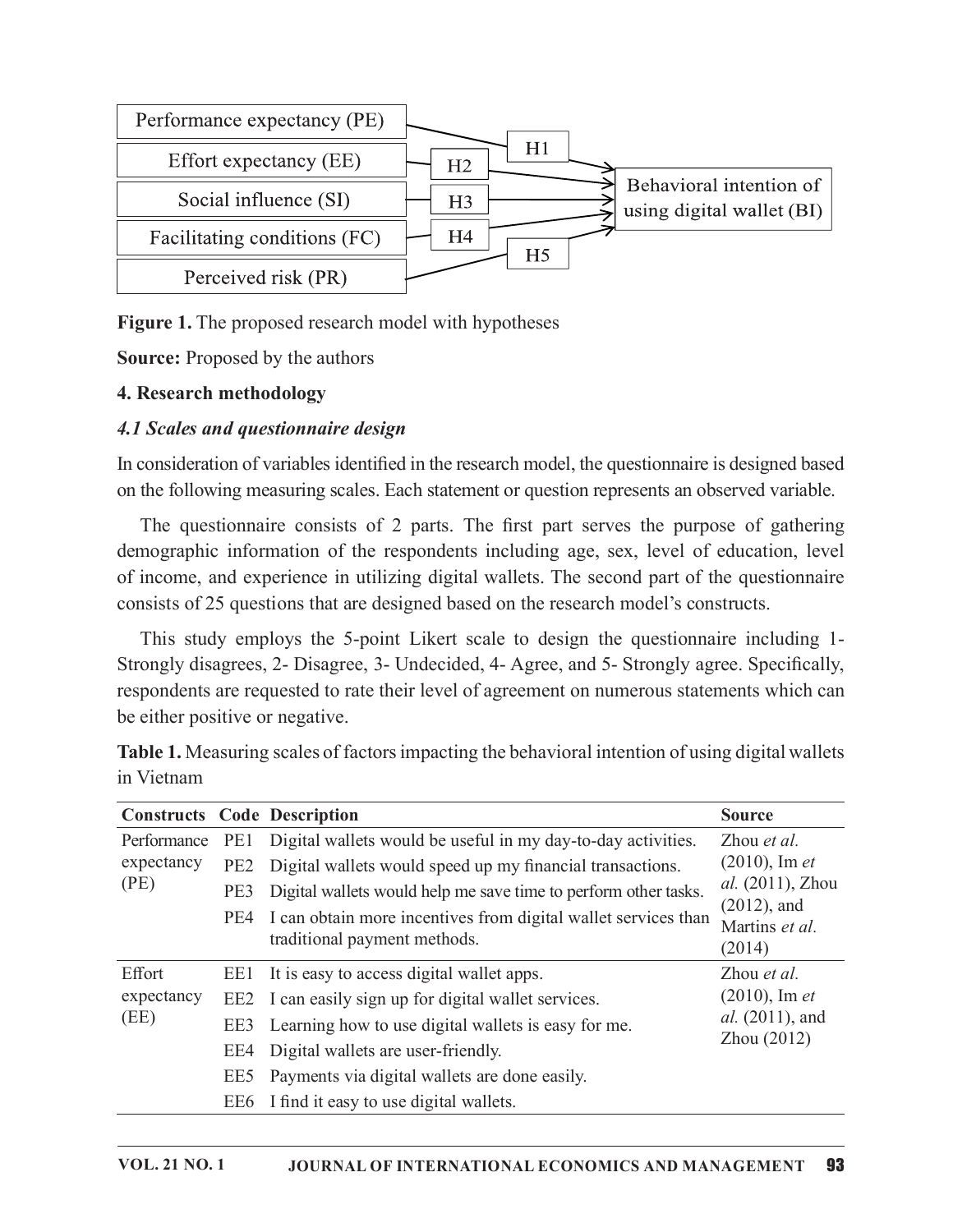Table 1. Measuring scales of factors impacting the behavioral intention of using digital wallets in Vietnam (continued)

| <b>Constructs</b>               |                 | <b>Code Description</b>                                                                             | <b>Source</b>              |
|---------------------------------|-----------------|-----------------------------------------------------------------------------------------------------|----------------------------|
| Social<br>influence             | SI1             | People that influence my behavior think that I should use<br>digital wallets.                       | Venkatesh et al.<br>(2003) |
| (SI)                            | SI <sub>2</sub> | My family/relatives/friends think that I should use digital wallets.                                |                            |
|                                 | SI3             | People who are important to me can help me use digital<br>wallets (when available).                 |                            |
| Facilitating                    | FC1             | I have the necessary resources to use digital wallets.                                              | Venkatesh et al.<br>(2003) |
| conditions                      | FC2             | I have the necessary knowledge to use digital wallets.                                              |                            |
| (FC)                            | FC3             | I have a bank account ready to be connected with a digital<br>wallet.                               |                            |
|                                 | FC4             | Professionals are available to help me use digital wallets.                                         |                            |
| Perceived<br>$risk$ (PR)        | PR <sub>1</sub> | I wouldn't feel completely safe when providing personal<br>information for digital wallet services. | Abrahao et al.<br>(2016)   |
|                                 | PR <sub>2</sub> | I think other people may have access to my data if I use<br>digital wallets.                        |                            |
|                                 | PR <sub>3</sub> | I don't feel protected when sending confidential information<br>via the digital wallet system.      |                            |
|                                 | PR4             | The likelihood that something wrong will happen with the<br>digital wallet system is high.          |                            |
| Behavioral<br>intention<br>(BI) | BI1             | I will have the intention to use digital wallet services if I<br>have access to them.               | Abrahao et al.<br>(2016)   |
|                                 | BI2             | I will use digital wallets more often in the future.                                                |                            |
|                                 | BI3             | Making payments via digital wallets is better than the<br>traditional payment method.               |                            |
|                                 | BI4             | I will introduce the digital wallet service to my friends.                                          |                            |

**Source:** Complied by the authors

### 4.2 Data collection and analysis

This research mainly utilizes primary data, which is collected by conducting a questionnaire designed and distributed via Google forms. The target respondents of this research include Vietnamese people qualified to open a bank account, which is indispensable for registering a digital wallet. This study aims at the general public rather than a specific digital wallet group of customers. To reach the target respondents, a link to the questionnaire is posted on social media, namely, groups of digital wallet users, users of apps connected with digital wallets such as Now, Grab, and Tiki, and college students on Facebook.

To analyze the quantitative data, this study applies descriptive statistics to analyze a demographic profile of respondents, such as age, gender, levels of income, and education levels. Besides, Cronbach's Alpha reliability coefficient is calculated and examined in the reliability analysis to determine if the measuring scales were designed for factors affecting the intention of using digital wallets. The Exploratory Factor Analysis (EFA) is then carried out to discover the underlying structure of measured variables in the research model. Lastly, the regression analysis testifies the hypotheses.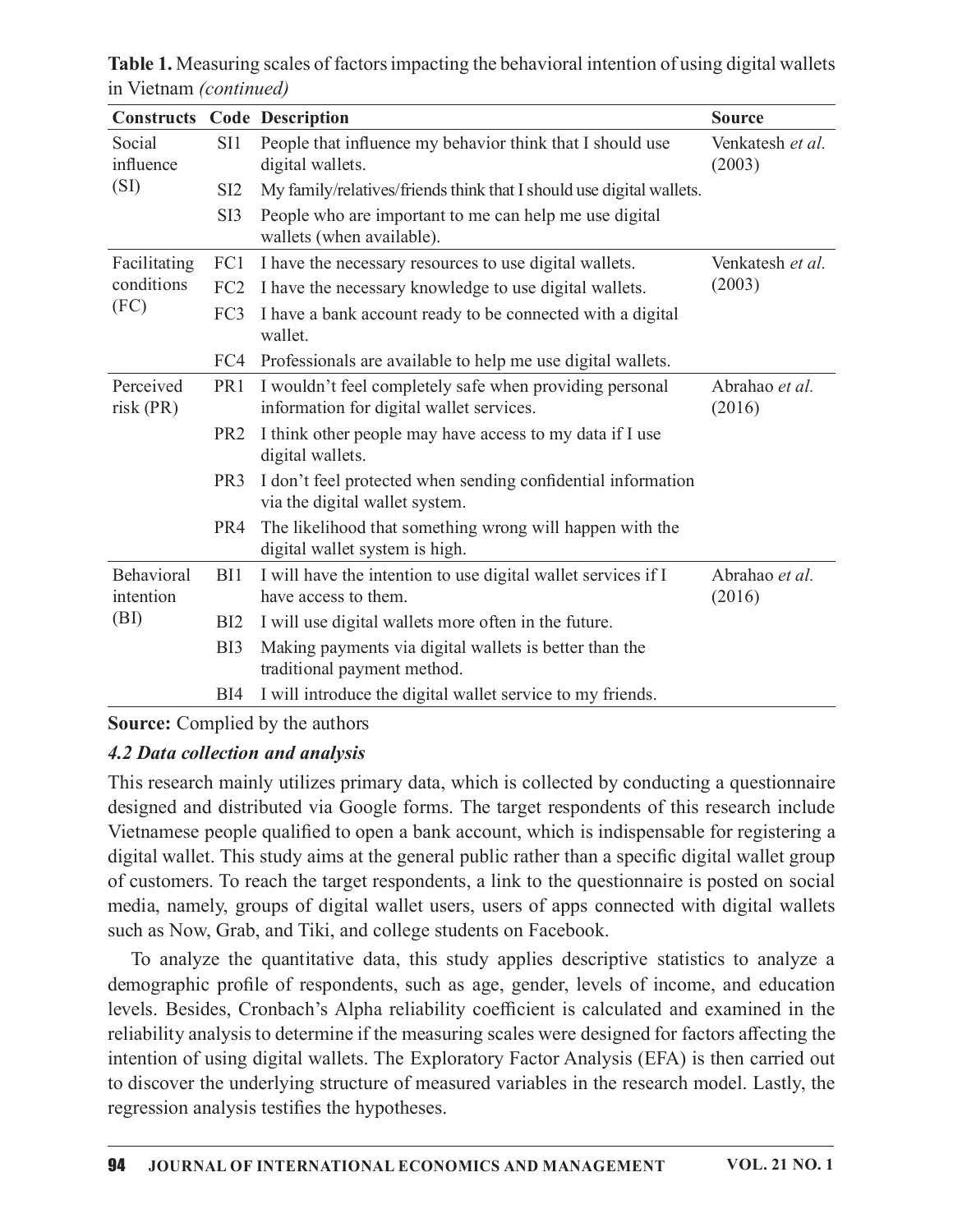#### 5. Research findings and discussion

#### 5.1 Research findings

### 5.1.1 Demographics of respondents

| 5. Research findings and discussion         |                |                                                                                                                                                                                                                                                                                                                                                                                         |                |
|---------------------------------------------|----------------|-----------------------------------------------------------------------------------------------------------------------------------------------------------------------------------------------------------------------------------------------------------------------------------------------------------------------------------------------------------------------------------------|----------------|
| <b>5.1 Research findings</b>                |                |                                                                                                                                                                                                                                                                                                                                                                                         |                |
| 5.1.1 Demographics of respondents           |                |                                                                                                                                                                                                                                                                                                                                                                                         |                |
|                                             |                | The questionnaire is uploaded on Google forms and distributed via social media on 1 May 2020.<br>Within a couple of weeks, the questionnaire that has been delivered to 295 participants received<br>280 responses. The demographic profile of respondents including gender, age, education levels,<br>income levels, and experience in using digital wallets are presented in Table 2. |                |
| Table 2. Demographic profile of respondents |                |                                                                                                                                                                                                                                                                                                                                                                                         |                |
| Category                                    | Frequency      | Percentage (%)                                                                                                                                                                                                                                                                                                                                                                          | <b>Source</b>  |
| Gender                                      | Female<br>Male | 247<br>33                                                                                                                                                                                                                                                                                                                                                                               | 88<br>12       |
|                                             | < 18           | 6                                                                                                                                                                                                                                                                                                                                                                                       | $\overline{2}$ |
| Age                                         | 18-25          | 195                                                                                                                                                                                                                                                                                                                                                                                     | 70             |
|                                             | 26-35          | 72                                                                                                                                                                                                                                                                                                                                                                                      | 26             |
|                                             | 36-45          | 4                                                                                                                                                                                                                                                                                                                                                                                       | 1              |
|                                             | $>45$          | 3                                                                                                                                                                                                                                                                                                                                                                                       | $\mathbf{1}$   |
| <b>Education</b> levels                     | High school    | 15                                                                                                                                                                                                                                                                                                                                                                                      | 5              |
|                                             | Bachelor       | 239                                                                                                                                                                                                                                                                                                                                                                                     | 85             |
|                                             | Master         | 10                                                                                                                                                                                                                                                                                                                                                                                      | $\overline{4}$ |
|                                             | Doctorate      | 14                                                                                                                                                                                                                                                                                                                                                                                      | 5              |
|                                             | Other          | $\overline{2}$                                                                                                                                                                                                                                                                                                                                                                          | 1              |
| Income levels                               | $< 7$ million  | 199                                                                                                                                                                                                                                                                                                                                                                                     | 71             |
|                                             | 7-15 million   | 27                                                                                                                                                                                                                                                                                                                                                                                      | 10             |
|                                             | 15-30 million  | 32                                                                                                                                                                                                                                                                                                                                                                                      | 11             |
|                                             | 30-50 million  | 20                                                                                                                                                                                                                                                                                                                                                                                      | 7              |
|                                             | $> 50$ million | 2                                                                                                                                                                                                                                                                                                                                                                                       |                |
|                                             |                |                                                                                                                                                                                                                                                                                                                                                                                         |                |
| Use digital wallets                         | Yes            | 255                                                                                                                                                                                                                                                                                                                                                                                     | 91             |

|  | Table 2. Demographic profile of respondents |
|--|---------------------------------------------|
|--|---------------------------------------------|

### **Source:** Authors' calculation

Female respondents account for 88% of the total number of respondents. Up to 70% of the respondents belong to the age group of 18- 25. About 26% of the respondents are of ages from 26 to 35. Respondents who do not have a college degree only account for 5% of the total. About 85% of the total number of respondents has bachelor's degrees. Regarding income levels, respondents whose earnings are less than 7 million Vietnamese dong per month account for 71%. Furthermore, it is found that 91% of the respondents utilize digital wallets.

Figure 2 depicts respondents' choices of digital wallets. Most respondents reported having used MoMo. This digital wallet appears to have the largest customer base, as up to 78.2%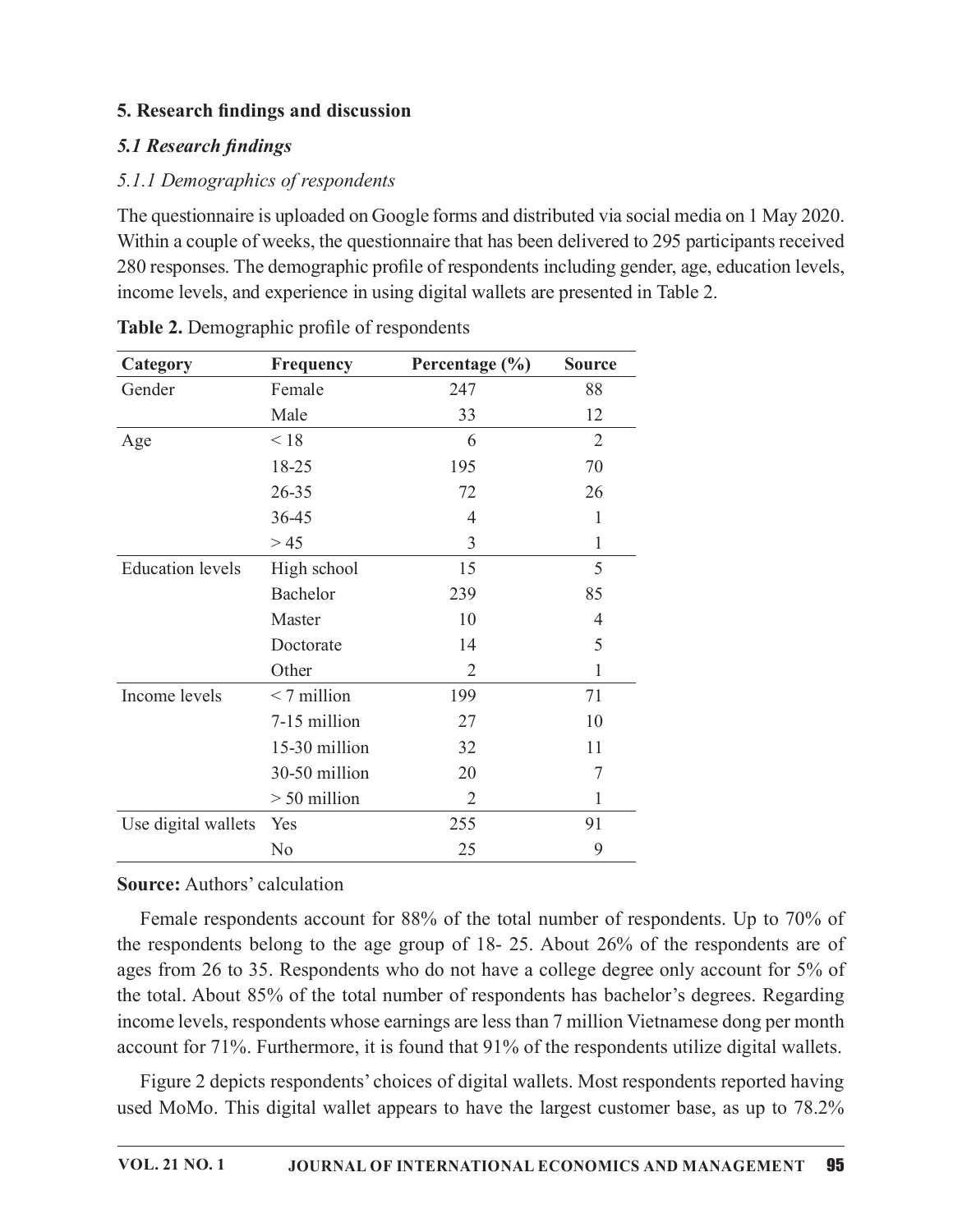of the respondents use this digital wallet. Airpay comes second as more than half of the<br>respondents reported having used this digital wallet. ZaloPay and Moca appear to have a far<br>more restricted customer base. Regarding respondents reported having used this digital wallet. ZaloPay and Moca appear to have a far more restricted customer base. Regarding "Other", a handful of respondents reported that they utilize other digital wallets such as PayPal and Samsung Pay.



Figure 2. Digital wallet services commonly used in Vietnam

**Source:** Collected by the authors

# $5.1.2$  Reliability analysis of variables

A measuring scale is deemed reliable if its Cronbach's Alpha coefficient has the minimum value of 0.7 and does not exceed 0.95 (Nunnally and Bernstein, 1994). The higher the Cronbach'sAlpha is,the greaterthe reliability of a construct's measuring scale is. Nevertheless, a Cronbach's Alpha coefficient with a value greater than 0.95 is an indicator of redundant observed variables (Nunnally and Bernstein, 1994). Mono<br>
0. 50 100 130 200 250<br> **Figure 2.** Digital wallet services commonly used in Vietnam<br> **Source:** Collected by the authors<br> **Source:** Collected by the authors<br> **Source:** Collected by the authors<br> **A** measuring scale is Figure 2. Digital wallet services commonly used in Vietnam<br>
Source: Collected by the authors<br>
Source: Collected by the authors<br>
5.1.2 Reliability analysts of variables<br>
A measuring scale is deemed reliable if its Cronbach

Table 3. Results of variables' reliability

| <b>Variables</b>             | <b>Cronbach's Alpha</b> |
|------------------------------|-------------------------|
| Performance expectancy (PE)  | 0.745                   |
| Effort expectancy (EE)       | 0.868                   |
| Social influence (SI)        | 0.818                   |
| Facilitating conditions (FC) | 0.756                   |
| Perceived risk (PR)          | 0.811                   |
| Behavioral intention (BI)    | 0.833                   |

**Source:** Authors' calculation

From the calculation, the Cronbach's Alpha of the data is over 0.7 as presented in Table 3. The measuring scales of all constructs are deemed reliable. Additionally, the observed variable FC4 is removed from the research model to enhance the reliability of facilitating conditions' measuring scale. More importantly, the measuring scales of effort expectancy, social influence, perceived risks, and behavioral intention are highly reliable since their Cronbach's Alpha values are higher than 0.8.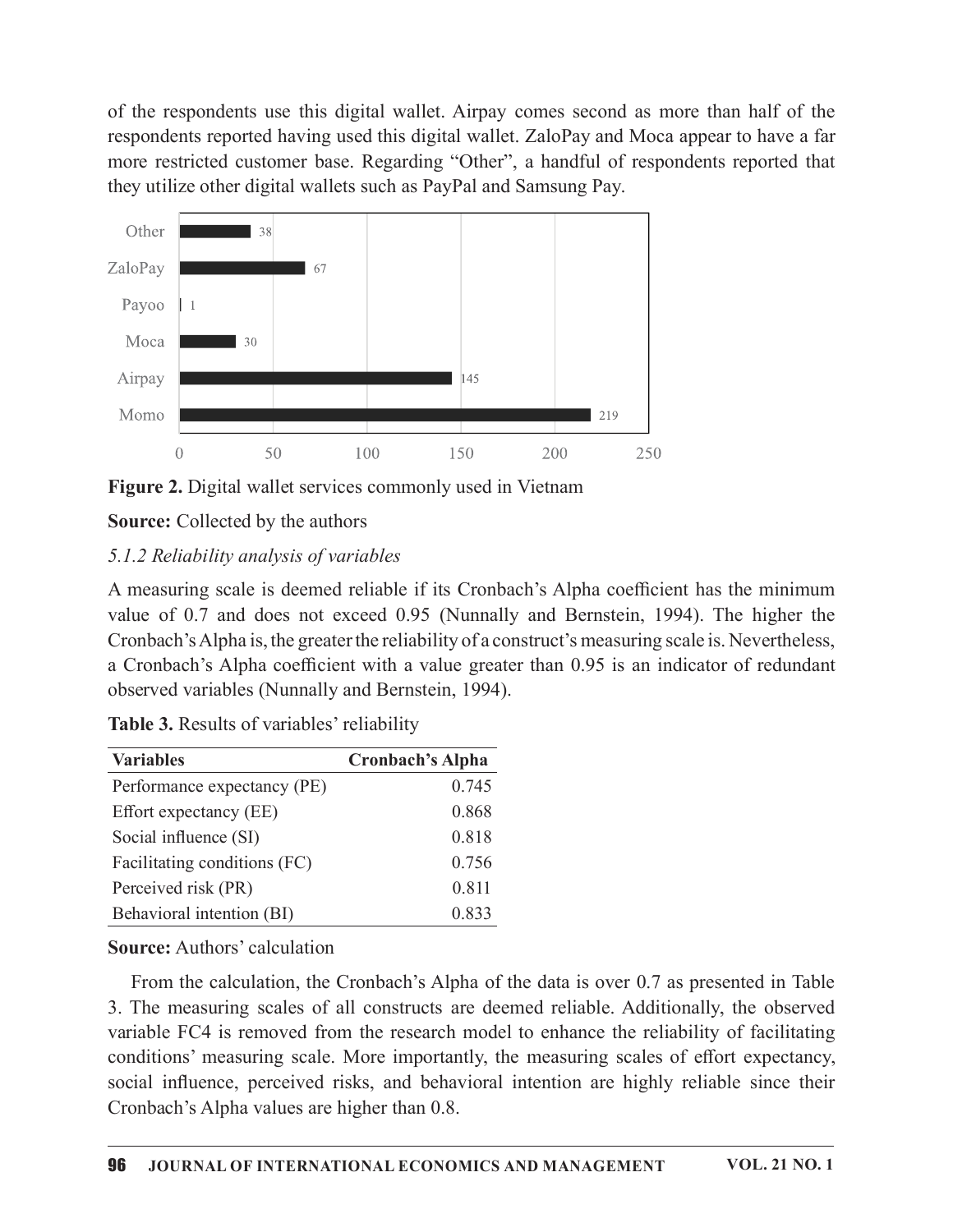This finding confirms the factors impacting the behavioral intention of using digital wallets are appropriate and reliable. Therefore, all observed variables can be used in the next step of EFA analysis.

#### 5.1.3 Validation analysis of variables

Table 4. Exploratory factor analysis

| <b>KMO</b> and Bartlett's Test                            |                                               |           |                                 |                |                 |  |  |
|-----------------------------------------------------------|-----------------------------------------------|-----------|---------------------------------|----------------|-----------------|--|--|
| Kaiser-Meyer-Olkin Measure of Sampling Adequacy.<br>0.857 |                                               |           |                                 |                |                 |  |  |
|                                                           | Bartlett's Test of Sphericity                 |           | Approx. Chi-Square              | 2311.118       |                 |  |  |
|                                                           |                                               | df        |                                 |                | 190             |  |  |
|                                                           |                                               | Sig.      |                                 |                | 0.000           |  |  |
|                                                           |                                               |           | <b>Rotated Component Matrix</b> |                |                 |  |  |
|                                                           |                                               |           |                                 |                |                 |  |  |
|                                                           | Effort                                        | Perceived | Performance                     | Social         | Facilitating    |  |  |
|                                                           | Expectancy (EE)                               | Risk (PR) | Expectancy (PE)                 | Influence (SI) | Conditions (FC) |  |  |
| EE4                                                       | 0.787                                         |           |                                 |                |                 |  |  |
| EE2                                                       | 0.765                                         |           |                                 |                |                 |  |  |
| EE <sub>6</sub>                                           | 0.763                                         |           |                                 |                |                 |  |  |
| EE3                                                       | 0.699                                         |           |                                 |                |                 |  |  |
| EE1                                                       | 0.678                                         |           |                                 |                |                 |  |  |
| EE5                                                       | 0.647                                         |           |                                 |                |                 |  |  |
| PR1                                                       |                                               | 0.827     |                                 |                |                 |  |  |
| PR <sub>2</sub>                                           |                                               | 0.826     |                                 |                |                 |  |  |
| PR3                                                       |                                               | 0.814     |                                 |                |                 |  |  |
| PR4                                                       |                                               | 0.704     |                                 |                |                 |  |  |
| PE3                                                       |                                               |           | 0.784                           |                |                 |  |  |
| PE <sub>2</sub>                                           |                                               |           | 0.743                           |                |                 |  |  |
| PE4                                                       |                                               |           | 0.666                           |                |                 |  |  |
| PE1                                                       |                                               |           | 0.565                           |                |                 |  |  |
| SI <sub>2</sub>                                           |                                               |           |                                 | 0.863          |                 |  |  |
| SI1                                                       |                                               |           |                                 | 0.836          |                 |  |  |
| SI3                                                       |                                               |           |                                 | 0.788          |                 |  |  |
| FC1                                                       |                                               |           |                                 |                | 0.835           |  |  |
| FC <sub>2</sub>                                           |                                               |           |                                 |                | 0.785           |  |  |
| FC3                                                       |                                               |           |                                 |                | 0.724           |  |  |
|                                                           | <b>Extraction of sums of squared loadings</b> |           |                                 |                |                 |  |  |

Cumulative %: 65.076

**Source: Authors' calculation**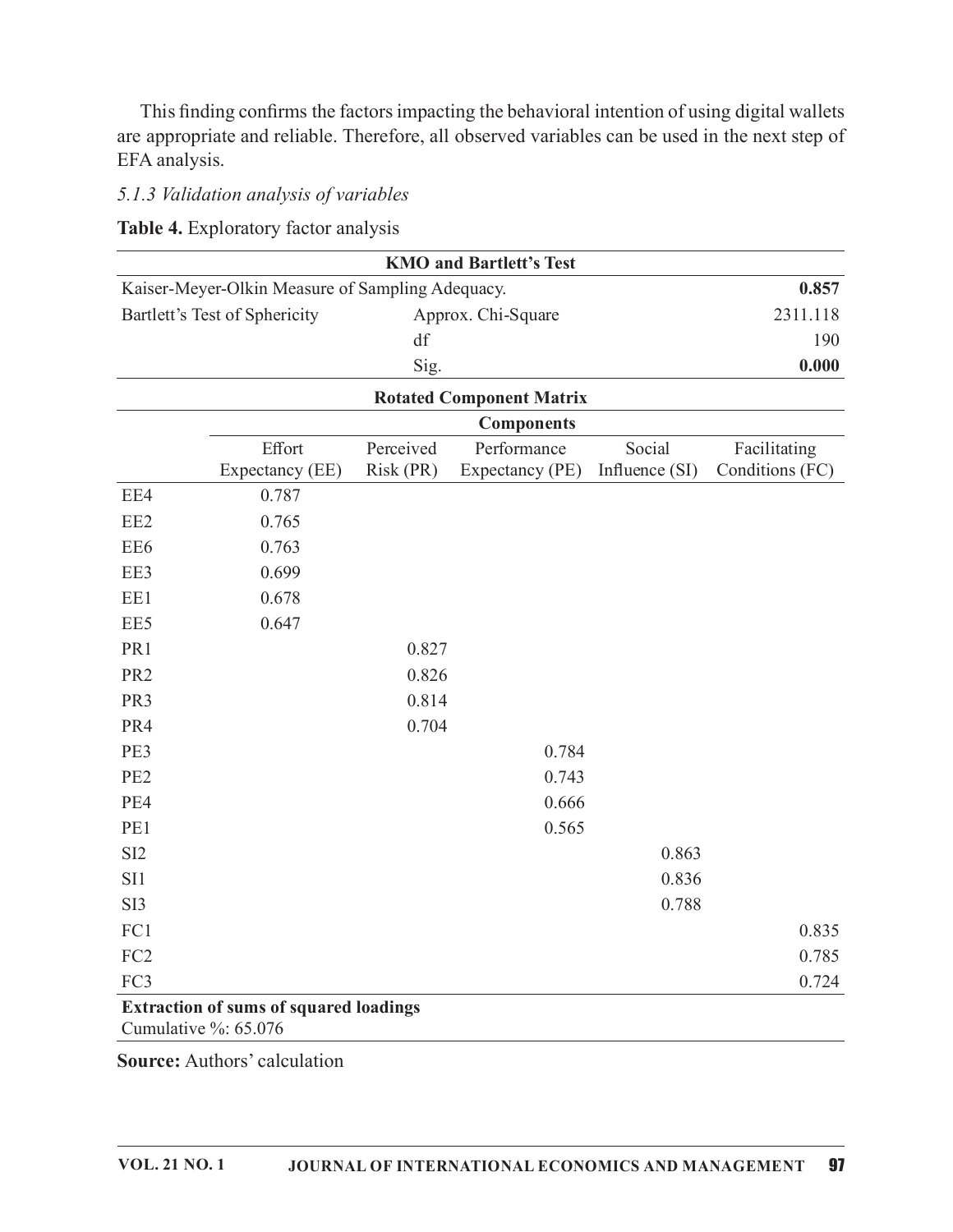The findings of the EFA analysis are summarized in Table 4. The component matrix is<br>only rotated once. Regarding the KMO and Bartlett's Test, the KMO value is 0.857, which<br>is greater than 0.8. According to Kaiser (1974), t only rotated once. Regarding the KMO and Bartlett's Test, the KMO value is 0.857, which is greater than 0.8. According to Kaiser (1974), the KMO value should be at least 0.5. Nonetheless, KMO values above 0.5 are still deemed low. KMO values below 0.5 indicate the lack of observations. In other words, it indicates the insufficient sample size to perform the EFA analysis (Kaiser, 1974). Field (2013) argues that the KMO value should be at least 0.5. Nevertheless, KMO values above 0.8 are ideal (Field, 2013). Thus, it is concluded that the sample size is adequate for conducting a factor analysis.

EFA analysis results for factors impacting on the behavioral intention of using digital wallet service extracted is 5 including effort expectancy (EE) (5 items), perceived risk (PR) (4 items), performance expectancy (PE) (4 items), social influence (SI) (3 items), and facilitating conditions (FC) (3 items). Details are presented in Table 4. The convergent value of the measured variables is acceptable through a total variance extracted of 65.076%, which is greater than 50%, meaning that these 5 factors explain 65.076% of the observed variables and all factor loadings of the factors in each factor group are above 0.5. the lack of observations. In other words, it indicates the insufficient sample size to perform<br>the EFA analysis (Kaiser, 1974). Field (2013) argues that the KMO value should be at least<br>0.5. Nevertheless, KMO values above performance expectancy (PE) (4 items), social influence (SI) (3<br>performance expectancy (PE) (4 items), social influence (SI) (3<br>and conditions (FC) (3 items). Details are presented in Table 4.<br>o, which is greater than 50% tems), and facilitating conditions (FC) (3 items). Details are presented in Table 4.<br>The convergent value of the measured variables is acceptable through a total variance<br>xtracted of 65.076%, which is greater than 50%, me

### $5.1.4$  Multiple regression analysis

### 5.1.4.1 Pearson product-moment correlation test

| The convergent value of the measured variables is acceptable through a total variance<br>extracted of 65.076%, which is greater than 50%, meaning that these 5 factors explain<br>65.076% of the observed variables and all factor loadings of the factors in each factor<br>group are above 0.5.                                                                 |    |            |           |           |           |           |  |
|-------------------------------------------------------------------------------------------------------------------------------------------------------------------------------------------------------------------------------------------------------------------------------------------------------------------------------------------------------------------|----|------------|-----------|-----------|-----------|-----------|--|
| 5.1.4 Multiple regression analysis                                                                                                                                                                                                                                                                                                                                |    |            |           |           |           |           |  |
| 5.1.4.1 Pearson product-moment correlation test                                                                                                                                                                                                                                                                                                                   |    |            |           |           |           |           |  |
| The Pearson 2-tailed correlation coefficient is used to find out the degree of association<br>among the variables. The results presented in Table 5 show that all independent variables are<br>significantly correlated with the dependent variable, which is behavioral intention (BI), at a<br>1% significance level.<br>Table 5. Pearson correlations analysis |    |            |           |           |           |           |  |
|                                                                                                                                                                                                                                                                                                                                                                   | BI | <b>PR</b>  | EE        | <b>SI</b> | FC        | PE        |  |
| Pearson correlation                                                                                                                                                                                                                                                                                                                                               |    | $-0.206**$ | $0.524**$ | $0.381**$ | $0.444**$ | $0.622**$ |  |
| Sig. (2-tailed)                                                                                                                                                                                                                                                                                                                                                   |    | 0.001      | 0.000     | 0.000     | 0.000     | 0.000     |  |
| N                                                                                                                                                                                                                                                                                                                                                                 |    | 280        | 280       | 280       | 280       | 280       |  |
| Note: ** indicates that the correlation is significant at the 0.01 level (2-tailed)                                                                                                                                                                                                                                                                               |    |            |           |           |           |           |  |
| <b>Source:</b> Authors' calculation                                                                                                                                                                                                                                                                                                                               |    |            |           |           |           |           |  |
| 5.1.4.2 Multiple linear regressions                                                                                                                                                                                                                                                                                                                               |    |            |           |           |           |           |  |
|                                                                                                                                                                                                                                                                                                                                                                   |    |            |           |           |           |           |  |

### Source: Authors' calculation

# 5.1.4.2 Multiple linear regressions

The multiple linear regression analysis is to predict the value of a dependent variable outcome, which is behavioral intention (BI), based on the value of 5 independent variables, and to measure the cause and effect relationship between independent and dependent variables. Results from the multiple linear regression analysis are stated in Table 6.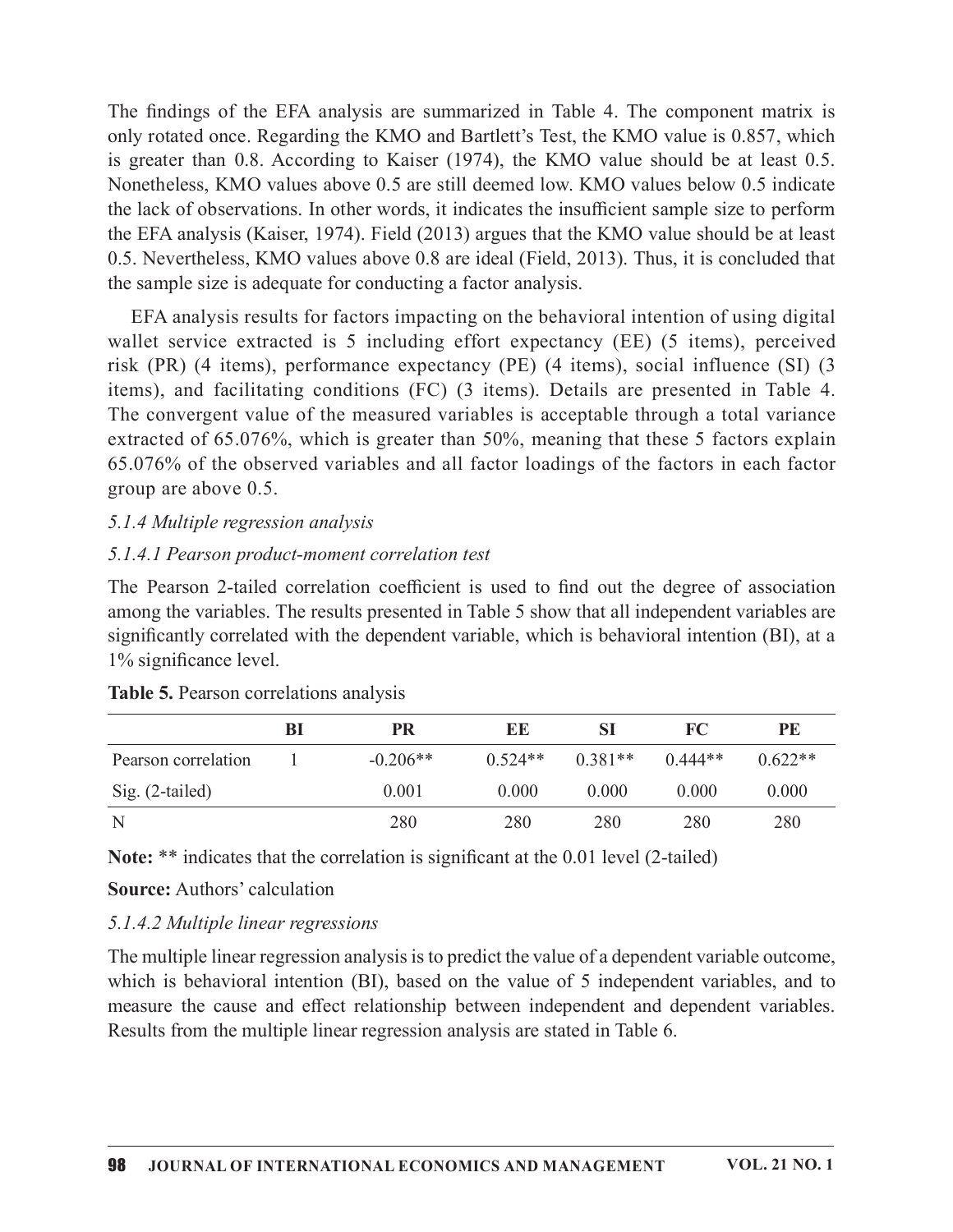| <b>Model</b> |            | <b>Standardized coefficients</b> | t        | Sig.  | <b>Collinearity statistics</b> |       |
|--------------|------------|----------------------------------|----------|-------|--------------------------------|-------|
|              |            | beta                             |          |       | <b>Tolerance</b>               | VIF   |
|              | (Constant) |                                  | 2.310    | 0.022 |                                |       |
|              | <b>PR</b>  | $-0.183$                         | $-4.265$ | 0.000 | 0.977                          | 1.023 |
|              | EE         | 0.134                            | 2.406    | 0.017 | 0.586                          | 1.706 |
|              | <b>SI</b>  | 0.171                            | 3.668    | 0.000 | 0.835                          | 1.197 |
|              | FC         | 0.183                            | 3.743    | 0.000 | 0.760                          | 1.317 |
|              | PE         | 0.403                            | 7.417    | 0.000 | 0.612                          | 1.634 |

**Table 6.** Multiple regression analysis

**Notes:** The predictors include performance expectancy (PE), effort expectancy (EE), social influence (SI), facilitating conditions (FC), and perceived risk (PR). The dependent variable is behavioral intention (BI).

### **Source: Authors' calculation**

First of all, the result provides the adjusted  $R^2$  reflecting the goodness of fit of the model and the Durbin-Watson coefficient indicating the likelihood of autocorrelation or serial correlation. The adjusted  $R^2$  is 0.496. This shows that 49.6% of the variability in behavioral intention is explained by independent variables.

To examine the probability of multicollinearity, VIF and Tolerance statistics need to be analyzed. As shown in Table 6, VIF statistics are above 1 and below 2. According to Klimberg and McCullough (2012), VIF values within the range of 1-5 indicate the absence of significant multicollinearity (Klimberg and McCullough, 2012). The VIF values in Table 6 are greater than 1 but smaller than 2, suggesting that there is no multicollinearity problem.

The standardized beta indicates fluctuations of the standard deviation of the dependent variable following a unit of change in a particular independent variable. The standardized beta helps identify the predictor with the strongest correlation with the dependent variable. Using the standardized beta coefficient, the regression equation is formed as follows.

 $BI = -0.183*PR + 0.134*EE + 0.171*SI + 0.183*FC + 0.403*PE$ 

The regression equation shows that performance expectancy with the estimated coefficient of 0.403 is the most significant determinant of behavioral intention. This is followed by facilitating conditions  $(0.183)$ , social influence  $(0.171)$ , effort expectancy  $(0.134)$ , and perceived risks (-0.183).

Based on the results of the EFA test and regression model development, several major findings are acknowledged. In conjunction with stated research hypotheses, initial conclusions are shown in Table 7.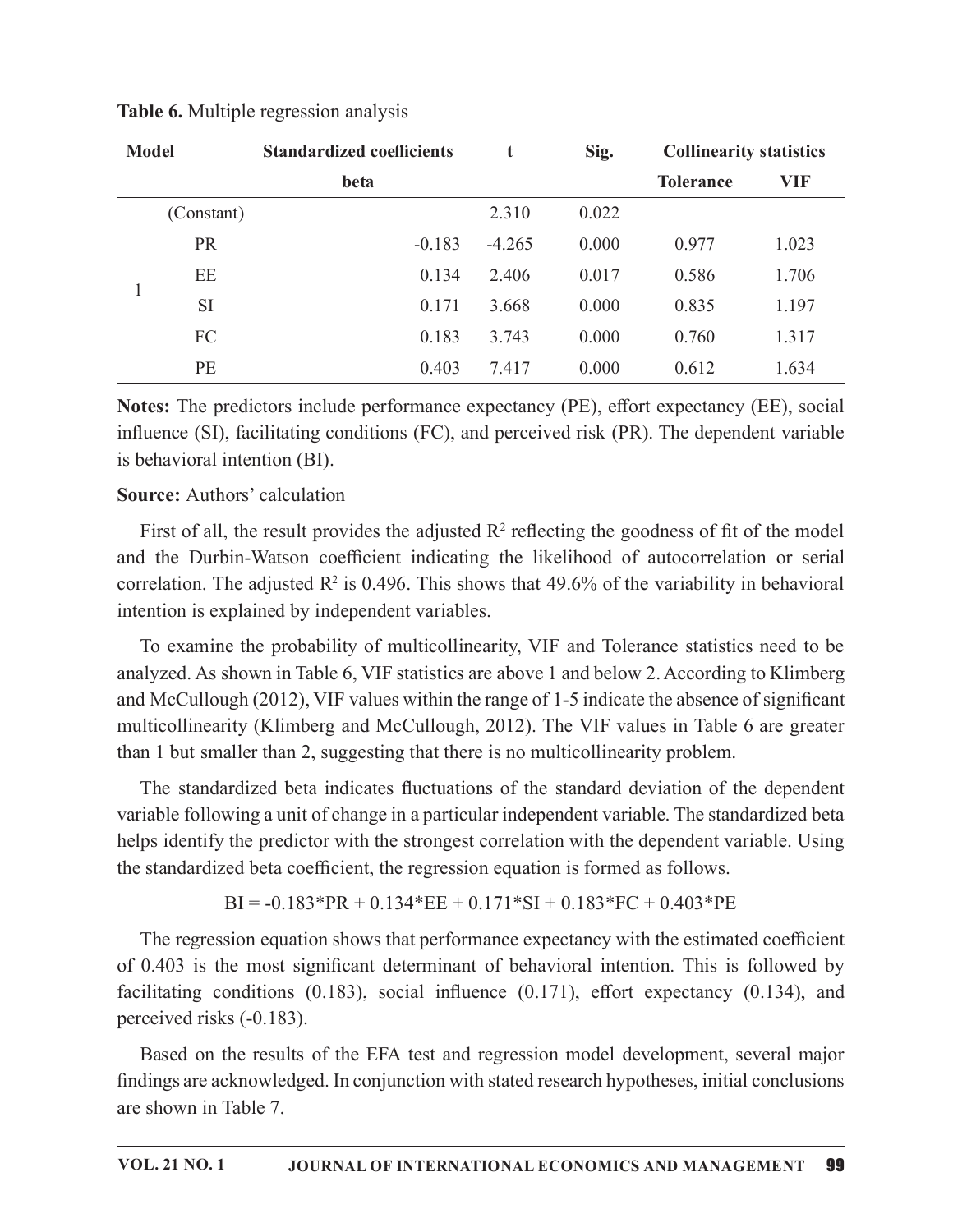| <b>Hypothesis</b>                                                                                                    | <b>Beta</b><br>coefficient | Sig.  | Conclusion |
|----------------------------------------------------------------------------------------------------------------------|----------------------------|-------|------------|
| H1: Performance expectancy (PE) positively affects consumers'<br>behavioral intention (BI) of using digital wallets. | 0.403                      | 0.000 | Accepted   |
| H2: Effort expectancy (EE) positively affects consumers'<br>behavioral intention (BI) of using digital wallets.      | 0.134                      | 0.017 | Accepted   |
| H3: Social influence (SI) positively affects consumers'<br>behavioral intention (BI) of using digital wallets.       | 0.171                      | 0.000 | Accepted   |
| H4: Facilitating conditions (FC) positively affect consumers'<br>behavioral intention (BI) of using digital wallets. | 0.183                      | .000  | Accepted   |
| H5: Perceived risks (PR) negatively affect consumers'<br>behavioral intention (BI) of using digital wallets.         | $-0.183$                   | 0.000 | Accepted   |

### Table 7. Results of tested hypotheses

**Source:** Authors' calculation

Results of the data analysis show that all hypotheses are accepted. Besides, performance expectancy has the most positive significant impact on consumers' intention of using digital wallets. This is followed by facilitating conditions, social influence, and effort expectancy. Furthermore, it is noted that perceived risks negatively influence consumers' intention of using digital wallets.

### **5.2 Discussion of empirical results**

# 5.2.1 Performance expectancy (PE) and behavioral intention (BI) of using digital wallets

Performance expectancy is found to have the most significant positive impact on behavioral intention because it has the highest standardized beta coefficient. From an academic viewpoint, this finding supports prior research's findings on determinants of Vietnamese consumers' intention to adopt digital wallet services (Gia-Shie and Pham, 2016). A large number of studies on acceptance of e-payment methods and digital wallets also show that this factor is the most significant determinant of consumers' use intention (Intarot and Beokhaimook, 2018).

Performance expectancy refers to how consumers feel that the use of digital wallets will help and give an advantage in conducting online transactions, such as speed, security, and convenience of transacting (Gholami et al., 2010; Venkatesh et al., 2003). This finding suggests that consumers will have the intention to adopt digital wallet services if they recognize the services' usefulness in terms of enhancing their performance. Specifically, consumers need to believe in digital wallets' usefulness in daily activities (PE1), their capabilities of speeding up financial transactions (PE2), saving time for users (PE3), and provision of abundant incentives (PE4).

# 5.2.2 Effort expectancy (EE) and behavioral intention (BI) of using digital wallets

Effort expectancy has a positive impact on the behavioral intention with a standardized beta coefficient of 0.134. This finding is consistent with prior research, of which findings confirm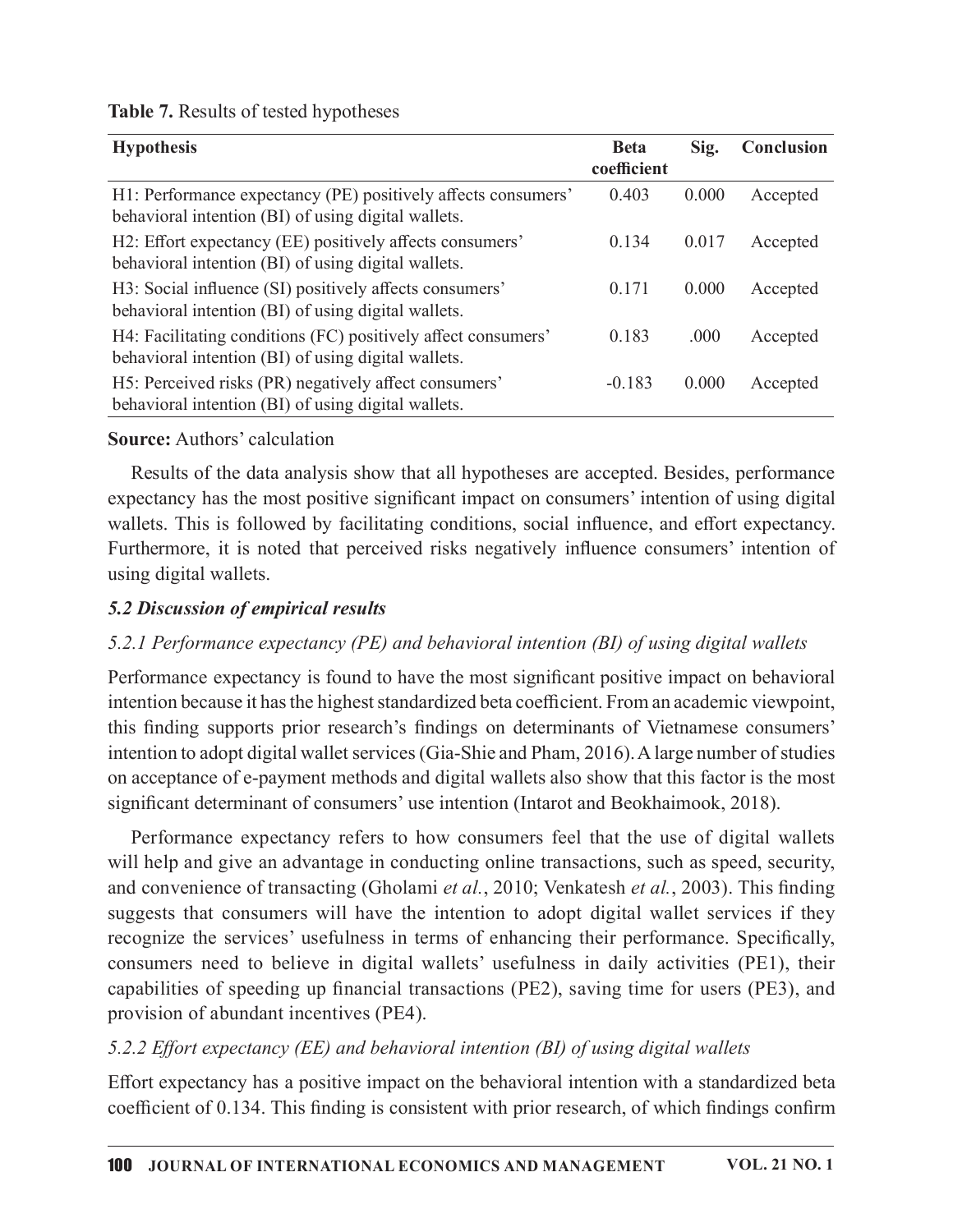the positive impact of effort expectancy on behavioral intention (Intarot and Beokhaimook, 2018; Shafie et al., 2018). Nonetheless, in this study, effort expectancy has the least significant impact on behavioral intention, whereas, in prior studies, effort expectancy is among the most significant predictors of consumers' intention to adopt digital wallets (Gia-Shie and Pham, 2016). This finding suggests that Vietnamese consumers are encouraged to use digital wallets when they find it effortless to use the system. More specifically, digital wallets need to have easy access (EE1), simple registration procedures (EE2), and be easy to learn (EE3) and userfriendly (EE4). Additionally, payments via digital wallets should be made easily (EE5) and overall, consumers need to perceive the easiness of using these (EE6).

# 5.2.3 Social influence (SI) and behavioral intention (BI) of using digital wallet

Social influence is also found to have a positive impact on behavioral intention with a standardized beta coefficient of 0.171. This finding suggests that if consumers are encouraged to use digital wallets by people that influence their behavior (SI1) and family and friends (SI2) as well as receive support from important people in their lives to use the services (SI3), they will be more likely to have the intention to adopt digital wallets. According to Tu (2019), prior studies on consumers' behavioral intention of using digital wallets also show that Vietnamese consumers are heavily affected by social influence.

# 5.2.4 Facilitating conditions (FC) and behavioral intention (BI) of using digital wallets

In this study, facilitating conditions are found to have a positive impact on consumers' intention to use digital wallets, thus the hypothesis H5 is accepted. Nevertheless, prior studies show mixed results regarding the impact of facilitating conditions on use intention. Widodo *et al.* (2019) argue that facilitating conditions have a significantly positive impact on consumers' intention to use digital wallets. On the other hand, studies conducted by Intarot and Beokhaimook (2018) show that this factor has no impact on behavioral intention (Intarot and Beokhaimook, 2018). This can result from differences in levels of technology adoption among countries. For example, knowledge and resources to use various e-payment methods are common and easily accessed in developed countries. Hence, the impact of facilitating conditions may be insignificant or non-existent. On the other hand, consumers in developing countries with limited resources like Vietnam may acknowledge the higher impact of this factor.

It is noted that facilitating conditions have a positive impact on behavioral intention. Therefore, the availability of resources (FC1), knowledge (FC2), and a bank account (FC3), which are necessary to facilitate the use of digital wallets, will encourage consumers to adopt these services. Nair *et al.* (2016) explain that consumers who lack the skills and knowledge required to make efficient use of electronic devices such as computers and mobiles tend to refrain from using digital wallets because they do not know how to install and use these services. Additionally, digital wallets must be connected with an existing bank account. In other words, users must have a debit card or credit card to use digital wallets (Nair *et al.*, 2016).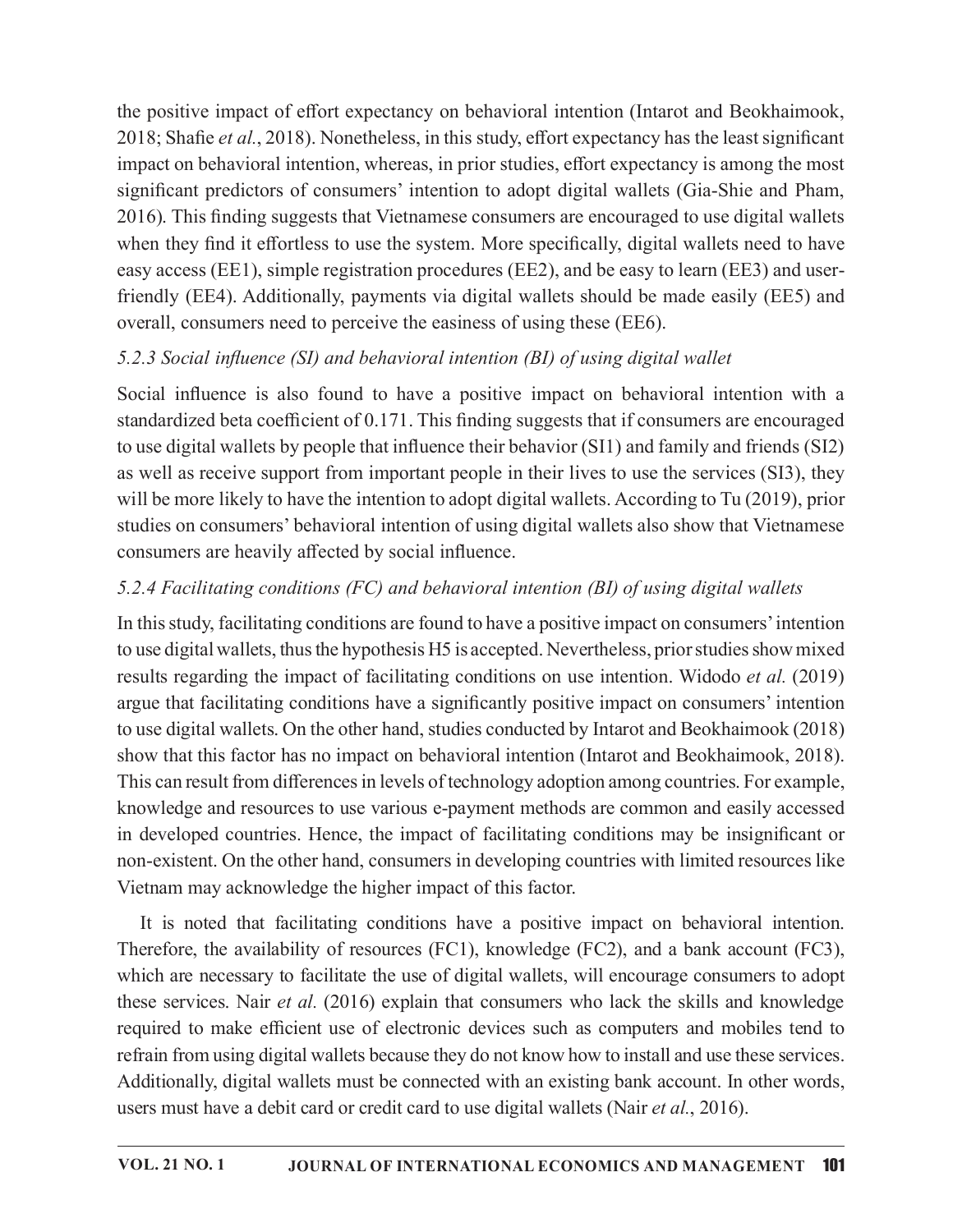#### 5.2.5 Perceived risks (PR) and behavioral intention (BI) of using digital wallets

Perceived risks have a negative beta coefficient of -0.183 at a 5% significance level. Hence, the hypothesis H4 is accepted. This shows that perceived risks impact negatively on consumers' intention of using digital wallets. In other words, Vietnamese consumers' perception of digital wallets' lack of safety and security to protect their personal information will discourage them from using the system. A large number of previous studies have also confirmed the negative 5.2.5 Perceived risks (PR) and behavioral intention (BI) of using digital wallets<br>Perceived risks have a negative beta coefficient of -0.183 at a 5% significance level. Hence, the<br>hypothesis H4 is accepted. This shows tha digital wallets (Phan et al., 2020; Gia-Shie and Pham, 2016; Nguyen and Huynh, 2017).

Data transmission across mobile networks is the least secure method, and transactions using a digital wallet will be subject to the risks inherent in any mobile transaction (Hotspot Shield, 2020). There is also the risk of losing mobile phones, jeopardizing users' personal and financial information. The largest risk associated with digital wallets is a personal liability in the event of fraud. Most consumers, who use debit or credit cards for purchasing, have a level of protection from their bank because cardholders are not held liable for fraudulent purchases on their credit cards. Nonetheless, such fraud insurance is not available for consumers using digital wallets (Hotspot Shield, 2020).

#### 6. Conclusion and recommendations

#### 6.1 Recommendations for digital wallet service providers

First of all, to enhance performance expectancy and effort expectancy, it is recommended that digital wallet providers attempt to share the same infrastructure. According to Thanh (2019), digital wallets' connection with e-commerce shopping platforms to facilitate digital payment is restricted. For example, people who use now to order food can only use the digital wallet Airpay to make payments. On the other hand, Moca is the only digital wallet accepted by Grab (Thanh, 2019). In short, this practice makes it more time-consuming and frustrating for consumers to adopt digital wallets because they have to register multiple digital wallets and switch wallets when using different systems. Therefore, it is recommended that digital wallet providers to partner with more e-commerce shopping platforms. This will improve their payment systems' usefulness and make it easier for users to make payments.

Furthermore, to raise consumers' awareness of digital wallets' functions and benefits, marketing and promotion programs should be conducted. The benefits of digital wallets should be taught to consumers. Discount offers and rewards for installing digital wallets should be provided. For non-users who do not acknowledge the benefits of using digital wallets, awareness campaigns to promote features of digital wallets are necessary. Specifically, in such campaigns, demonstration of how to use digital wallets for paying bills, ticket booking, and shopping should be popularized.

To stimulate social influence, it is recommended that service providers focus on online platforms to promote their payment system. Service providers should pay attention to the capability of these communication channels of triggering electronic word-of-mouth. The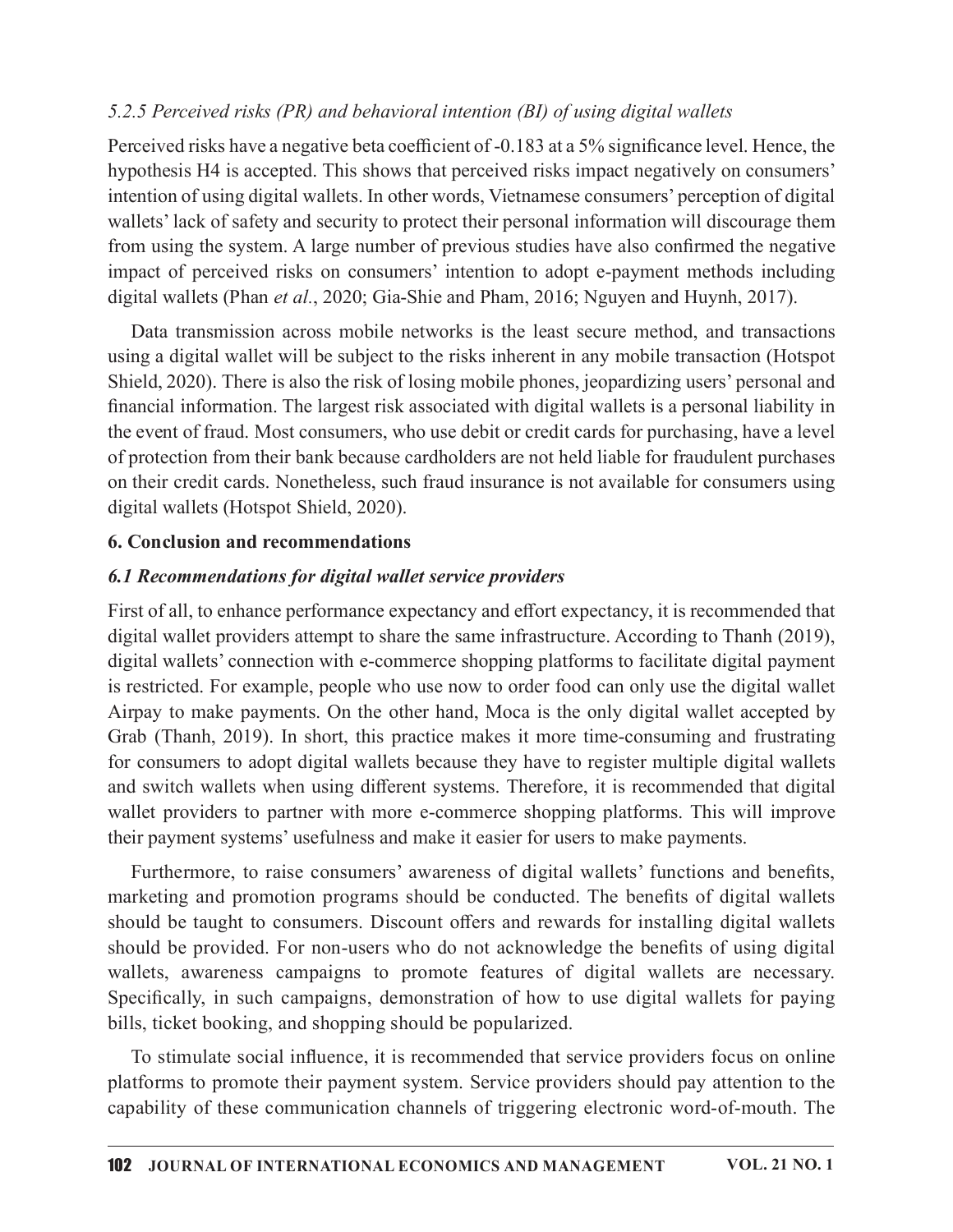advertisement's message will be spread to family members, friends, or colleagues of the person who viewed the advertisement. When the customer's social audiences see them sharing content related to digital wallets, they will be more inclined to learn about it. Similarly, to reduce consumers' perceptions of risks associated with digital wallets; service advertisement's message will be spread to family members, friends, or colleagues of the person who viewed the advertisement. When the customer's social audiences see them sharing content related to digital wallets, they wi perceived risks in their marketing strategies.

From a view of enhancing the security system of digital wallets, providers need to offer advertisement's message will be spread to family members, friends, or colleagues of the person who viewed the advertisement. When the customer's social audiences see them sharing content related to digital wallsts, they wi Specifically, a password or facial recognition, or fingerprint recognition should be applied to ensure that other people do not have access to the users' digital wallets. For transactions whose value is insufficient, a password should be adequate for authorizing payment. Nevertheless, transactions with sufficient amounts, for example, 500,000 VND, should be authorized by OTP, which stands for one-time password, to avoid theft. Furthermore, digital wallet providers need to equip their users with adequate knowledge about tips and techniques for the best security.

### **6.2 Conclusion**

To sum up, this research has found 5 factors affecting consumers' behavioral intention of digital wallets in Vietnam, namely performance expectancy, effort expectancy, social influence, facilitating conditions, and perceived risks. Performance expectancy is found to be the most significant determinant of consumers' behavioral intention. This is followed by facilitating conditions, perceived risks, social influence, and effort expectancy.

It is noted that perceived risks have a significantly negative impact on consumers' behavioral intentions. In other words, the higher the risks associated with adopting digital wallets are, the more likely consumers refrain from adopting the system. On the other hand, performance expectancy, facilitating conditions, social influence, and effort expectancy have positive effects on behavioral intention. Therefore, increasing performance expectancy, facilitating conditions, social influence, and effort expectancy will encourage consumers to adopt digital wallets. Moreover, digital wallet service providers should focus techniques for the best security.<br>
6.2 Conclusion<br>
To sum up, this research has found 5 factors affecting consumers' behavioral intention<br>
of digital vallets in Vietnam, namely performance expectancy, effort expectancy, so behavioral intention. sum up, this research has found 5 factors affecting consumers' behavioral intention digital wallets in Vietnam, namely performance expectancy, effort expectancy, social tuence, facilitating conditions, and perceived risks.

usefulness and ease of use of the system by sharing infrastructure. More specifically, digital wallet service providers should partner with multiple e-commerce shopping platforms, so that consumers do not have to register various digital wallets. A proper marketing plan should be facilitating conditions, perceived risks, social influence, and effort expectancy.<br>It is noted that perceived risks have a significantly negative impact on consumers'<br>behavioral intentions. In other words, the higher the r with adequate information to protect their personal and financial information while using the system. Digital wallet providers should focus on online platforms such as social media to promote the system. Furthermore, to reduce risks associated with digital wallets, providers ought to enhance their security system by using passwords, facial recognition, and fingerprint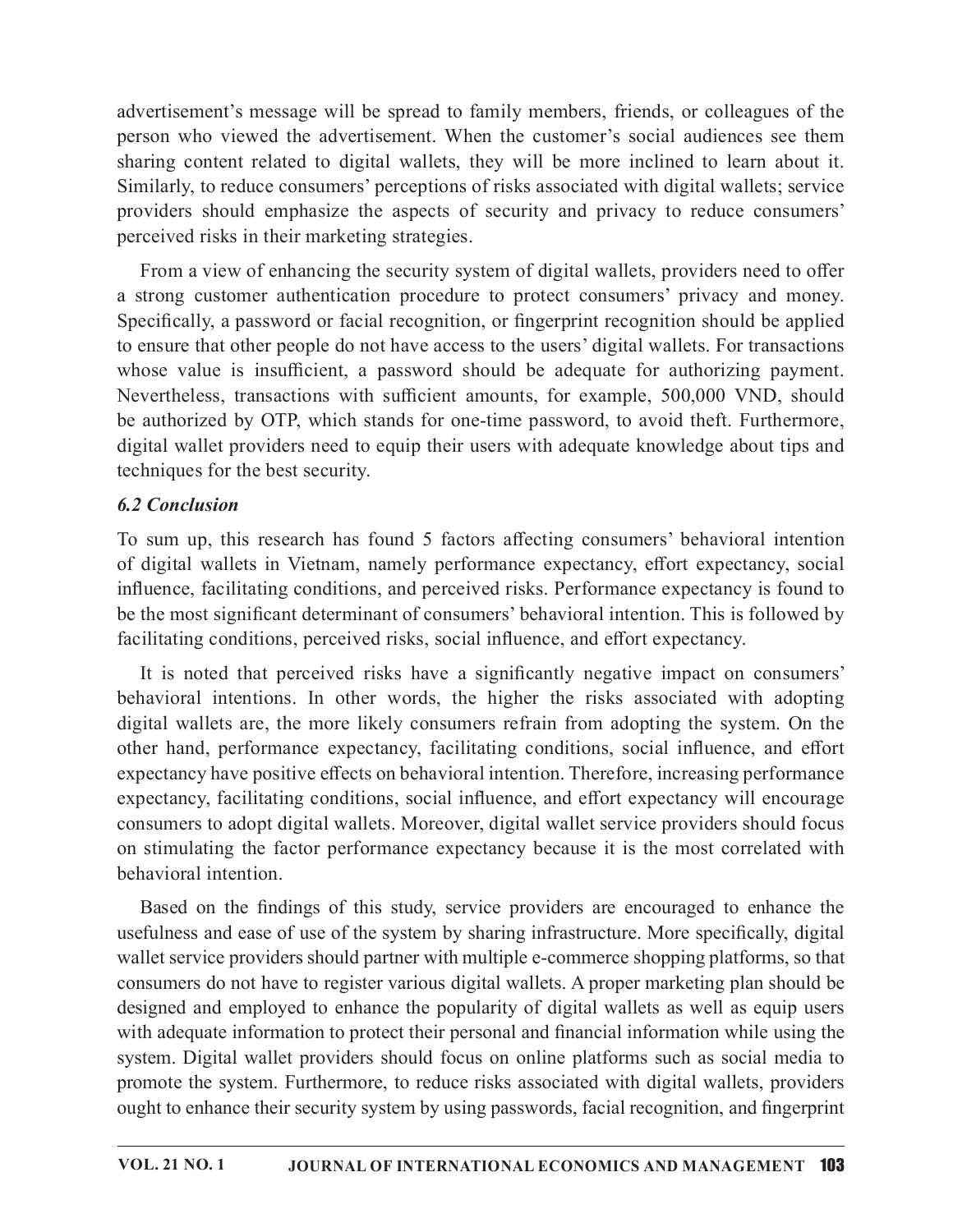recognition. This will prevent other people from accessing users' digital wallets. Additionally, for transactions whose values are sufficient, more stringent security mechanisms such as OTP, which is a one-time payment, should be employed.

#### References

- Abrahao, R.D.S., Moriguchi, S.N. and Andrade, D.F. (2016), "Intention of adoption of mobile payment: an analysis in the light of the Unified Theory of Acceptance and Use of Technology (UTAUT)", RAI Revista de Administração e Inovação, Vol. 13 No. 3, pp. 221 - 230.
- Apanasevic, T., Markendahl, J. and Arvidsson, N. (2016), "Stakeholders' expectations of mobile payment in retail: lessons from Sweden", International Journal of Bank Marketing, Vol. 34 No. 1, pp. 37 - 61.
- Arvidsson, N. (2014), "Consumer attitudes on mobile payment services–results from a proof of concept test", International Journal of Bank Marketing, Vol. 32 No. 2, pp. 150 - 170.
- Ashok, A., Gajera, S., Chakraborty, J., Arolker, P. and Rai, N. (2012), "M-wallet: an SMS based payment system", International Journal of Engineering Research and Applications, Vol. 2 No. 12, pp. 258 - 263.
- Bui, T.T.H. and Bui, H.T. (2018), "Gamification impact on the acceptance of mobile payment in Ho Chi Minh City, Vietnam", International Journal of Social Science and Economic Research, Vol. 3 No. 9, pp. 4822 - 4837.
- Chauhan, M. and Shingari, I. (2017), "Future of e-wallets: a perspective from undergraduates", International Journals of Advanced Research in Computer Science and Software Engineering, Vol. 7 No. 8, pp. 146 - 150.
- Choi,Y. and Do, Q.M. (2018), "The sustainable role of the e-trust in the B2C e-commerce of Vietnam",  $Sustainability$ , Vol. 10 No. 291, pp. 43 - 74.
- Dahlberg, T. and Mallat, N. (2002), "Mobile payment service development-managerial implications of consumer value perceptions", *In ECIS 2002 Proceedings*, pp. 139 - 169.
- Do, N.H., Tham, J., Ferdous-Azam, S.M. and Khatibi, A.A. (2020), "The effects of factors influencing on user behavior intention to use mobile payment: evidence from Cambodia", International Journal of Data and Network Science, Vol. 4 No. 2, pp. 213 - 224.
- Field, A. (2013), Discovering statistics using IBM SPSS statistics ( $4<sup>th</sup>$  ed), Sage Edge.
- Fintechnews Vietnam. (2019), "Overview of Vietnam's major e-wallet and mobile payment players", Available at https://fintechnews.sg/32843/vietnam/overview-of-vietnams-major-e-wallet-andmobile-payment-players/ (Accessed March 18, 2020).
- Fishbein, M. and Ajzen, I. (1975), Belief, attitude, intention, and behaviour: an introduction to theory and research, Addison-Wesley.
- Gaitan, J.A., Peral, B.P. and Jeronimo, M.A.R. (2015), "Elderly and internet banking: an application of UTAUT2", Journal of Internet Banking and Commerce, Vol. 20 No. 1, pp. 1 - 24.
- Gefen, D. (2000), *E-commerce: the role of familiarity and trust*, Omega.
- Gholami, R., Ogun, A., Koh, E. and Lim, J. (2010), "Factors a൵ecting e-payment adoption in Nigeria", Journal of Electronic Commerce in Organizations, Vol. 8 No. 4, pp. 51 - 67.
- Gia-Shie, L. and Pham, T.T. (2016), "A study of factors affecting the intention to use mobile payment services in Vietnam", *Economics World*, Vol. 4, No. 6, pp. 249 - 273.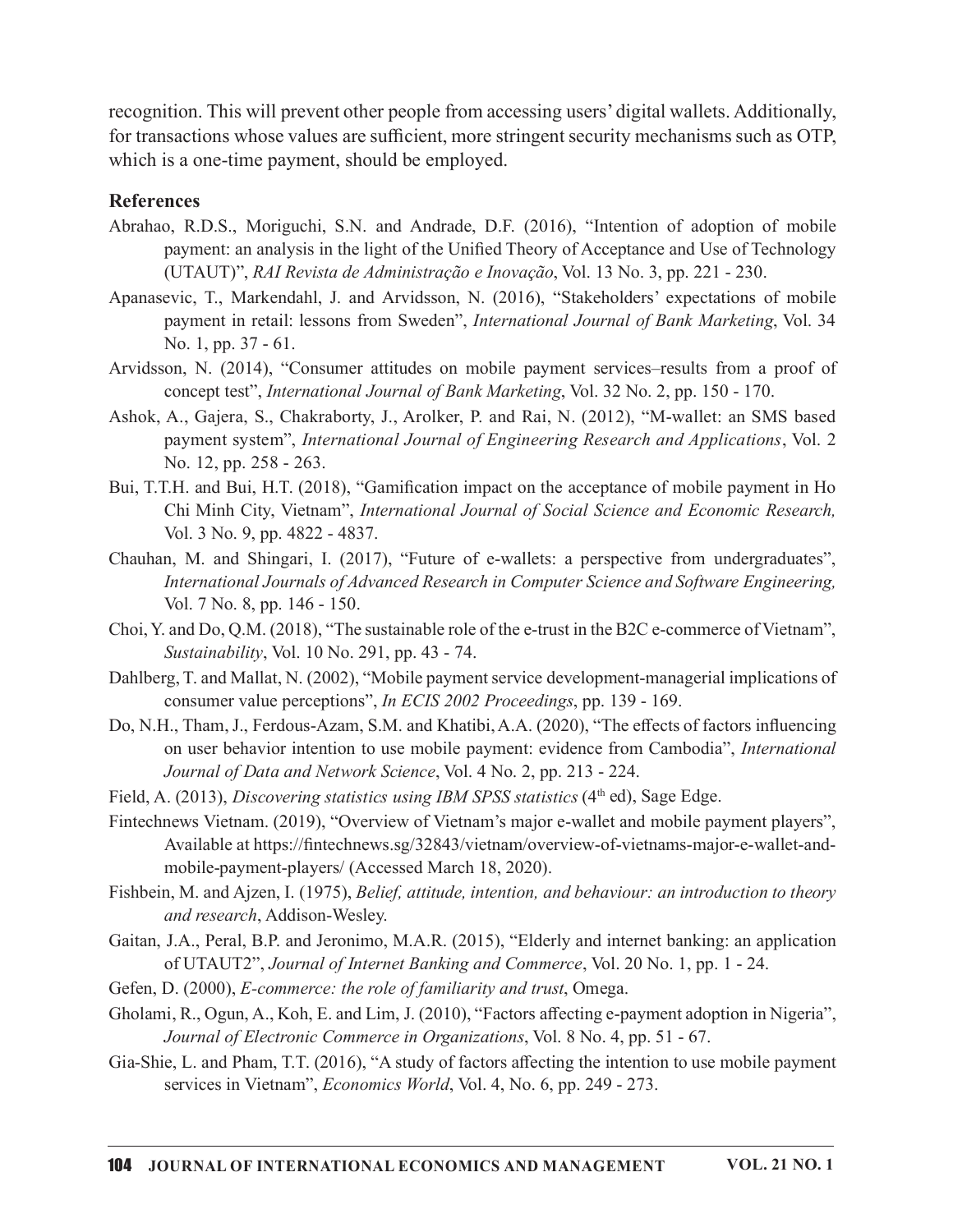- Hagberg, J., Sundström, M. and Nicklas, E.Z. (2016), "The digitalization of retailing: an exploratory framework", International Journal of Retail and Distribution Management, Vol. 44 No. 7, pp. 694 - 712.
- Hotspot Shield. (2020), "How safe is the digital wallet on your smartphone?", Available at https://www. hotspotshield.com/resources/digital-wallet-security-concerns/ (Accessed March 21, 2020).
- Im, I., Hong, S. and Kang, M.S. (2011), "An international comparison of technology adoption: testing the UTAUT model", *Information and Management*, Vol. 48 No. 1, pp. 1 - 8.
- Intarot, P. and Beokhaimook, C. (2018), "Influencing factor in e-wallet acceptant and use", *International* Journal of Business and Administrative Studies, Vol. 4 No. 4, pp. 167 - 175.
- Kaiser, H.F. (1974), "An index of factorial simplicity", Psychometrika, Vol. 39 No. 1, pp. 31 36.
- Kim, C., Mirusmonov, M. and Lee, I. (2010), "An empirical examination of factors influencing the intention to use mobile payment", Computers in Human Behavior, Vol. 26 No. 3, pp. 310 - 322.
- Klimberg, R. and McCullough, B.D. (2012), "Regression and ANOVA", *Fundamentals of Predictive* Analytics with JMP, SAS Institute, pp. 87 - 129.
- Lee, J.H. and Song, C.H. (2013), "Effects of trust and perceived risk on user acceptance of a new technology service", Social Behavior and Personality, Vol. 41 No. 4, pp. 587 - 598.
- Levitin, A.J. (2018), "Pandora's digital box: the promise and perils of digital wallets", University of Pennsylvania Law Review, Vol. 166 No. 2, pp. 305 - 376.
- Lim, F.W., Ahmad, F. and Talib, A.N.B.A. (2019), "Behavioural intention towards using electronic wallet: a conceptual framework in the light of the unified theory of acceptance and use of technology (UTAUT)", Imperial Journal of Interdisciplinary Research, Vol. 5 No. 1, pp 79 - 86. methom to use mobile payment", Computers in Human Behavior, Vol. 26 No. 3, pp. 310 - 322.<br>
rg., R. and McCullough, B.D. (2012), "Regression and ANOVA", *Fundamentals of Predictive*<br> *Analytics with JMP*, SAS Institute, pp
- Lucas, H.C. and Spitler, V.K. (2000), "Implementation in a world of workstations and networks", Information and Management, Vol. 38 No. 2, pp. 119 - 128.
- Martins, C., Oliveira, T. and Popovic, (2014), "Understanding the Internet banking adoption: a unified theory of acceptance and use of technology and perceived risk application", *International* Journal of Information Management, Vol. 34 No. 1, pp. 01 - 13.
- Megadewandanu, S. (2016), "Exploring mobile wallet adoption in Indonesia using UTAUT2: an Technology-Computer, IEEE, Yogyakarta, Indonesia, pp. 11 - 16.
- Nair, A., Dahiya, M. and Gupta, N. (2016), "Educating consumers about digital wallets", *International* Journal of Research, Vol. 3 No. 13, pp. 743 - 750.
- Nam, T.T. and Trang, T.T. (2020), "The impacts of consumer value and brand identification on brand loyalty and electronic word of mouth: the case of smartphone market in Ho Chi Minh City", Journal of International Economics and Management, Vol. 20 No. 2, pp. 60 - 74.
- Naranjo-Zolotov, M., Oliveira, T. and Casteleyn, S. (2019), "Citizens' intention to use and recommend e-participation: drawing upon UTAUT and citizen empowerment", Information Technology and People, Vol. 32 No. 2, pp. 364 - 386.
- Nguyen, C., Dinh, D. and Doan, T. (2018),"The determinants of the choices of payment methods for goods and services transaction in Vietnam", International Journal of Applied Science, Vol. 1 No. 2, pp. 84 - 92.
- Nguyen, T.D. and Huynh, P.A. (2017), "The roles of perceived risk and trust on e–payment adoption", Econometrics for Financial Applications, Ho Chi Minh City: Springer, pp. 926 - 940.
- Nisha, N., Idrish, S. and Hossain, M.Z. (2015), "Consumer acceptance and use of mobile banking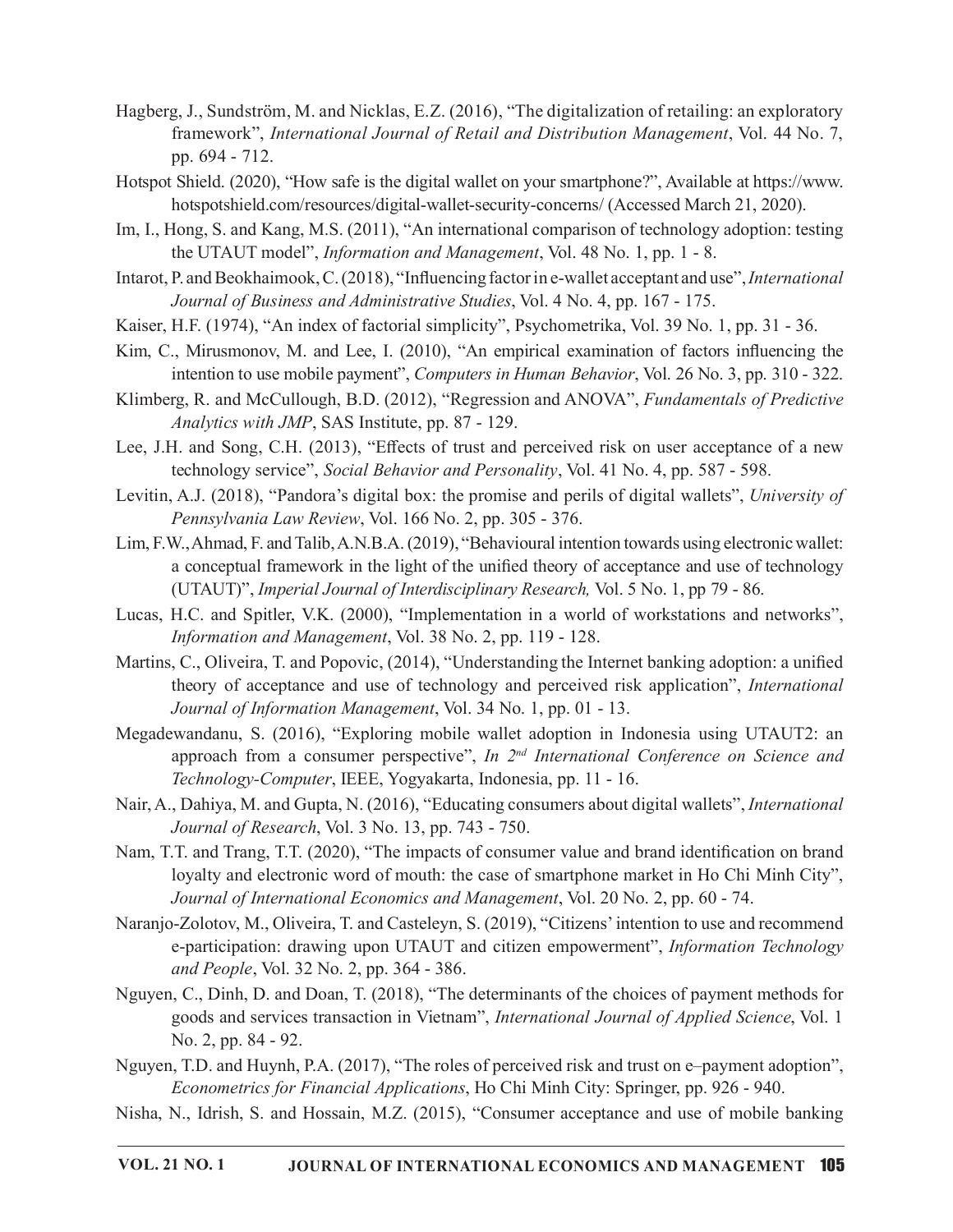Packaging, Bangladesh, pp. 155 - 182.

- services in Bangladesh", *Green Banking in Bangladesh and Beyond*, *Zaman Printing and Packaging*, Bangladesh, pp. 155 182.<br>Uy, J.C. and Bernstein, I.H. (1994), "The assessment of reliability", *Psychometric Theory*, New Nunnally, J.C. and Bernstein, I.H. (1994), "The assessment of reliability", *Psychometric Theory*, New York: McGraw-Hill, pp. 248 - 292.
- Nysveen, H., Pedersen, H., Thorbjornsen, H. and Berthon, P. (2005), "Mobilizing the brand", Journal of Service Research, Vol. 7 No. 3, pp. 257 - 276.
- Oliveira, T., Thomas, M., Baptista, G. and Campos, F. (2016), "Mobile payment: understanding the determinants of customer adoption and intention to recommend the technology", Computers in Human Behavior, Vol.  $61$ , pp.  $404$  -  $414$ .
- Phan, H.N., Tran, M.D., Hoang, V.H. and Dang, T.D. (2020), "Determinants influencing customers' decision to use mobile payment services: the case of Vietnam", Management Science Letters, Vol. 10 No. 11, pp. 2635 - 2646. in Himan Behavior, Vol. 61, pp. 404 - 414.<br>
LN., Tran, M.D., Hong, T.D. (2020), "Determinants influencing customers'<br>
decision to use mobile payment services: the case of Vietnam", *Management Science Letters*,<br>
Vol. 10 No
- Rahi, S., Ghani, M.A., Alnaser, F.M. and Ngah, A.H. (2018), "Investigating the role of a unified theory of acceptance and use of technology (UTAUT) in internet banking adoption context", Management Science Letters, Vol. 8 No. 3, pp. 173 - 186.
- Shafie, I.S.M., Mohd Yusof, Y.L., Mahmood, A.N., Mohd Ishar, N.I., Jamal, H.Z. and Abu Kasim, N.H.A. (2018), "Factors influencing the adoption of e-payment: an empirical study in Malaysia", Advances in Business Research International Journal, Vol. 4 No. 2, pp. 53 - 62.
- Shin, D.H. (2009), "Towards an understanding of the consumer acceptance of mobile wallet", Computers in Human Behavior, Vol. 25 No. 6, pp. 1343 - 1354.
- Slade, E.L., Dwivedi, Y.K., Piercy, N.C. and Williams, M.D. (2015), "Modeling consumers' adoption intentions of remote mobile payments in the United Kingdom: extending UTAUT with innovativeness, risk, and trust", Psychology and Marketing, Vol. 32 No. 8, pp. 860 - 873.
- Taiwo,A.A., Mahmood, A.K. and Downe,A.G. (2012), "User acceptance of e-government: integrating Information Science (ICCIS), Vol. 1, pp. 109 - 113.
- Thanh, X. (2019), "Met voi vi dien tu", Thanh nien, Available at https://thanhnien.vn/tai-chinh-kinhdoanh/met-voi-vi-dien-tu-1134518.html (Accessed 01 June 2020).
- Thu, T.M. and Nhung, D.T.H. (2019), "Empirical relationship among dimensions of customerbased brand equity in e-tailing service: a study in Vietnam context", Journal of International Economics and Management, Vol. 124, pp. 3 - 23.
- Tu, N.V. (2019), Factors influencing consumer's intention to adopt mobile wallet in Ho Chi Minh City, Vaasa: Vaasa University of Applied Sciences.
- Venkatesh, V. and Morris, M.G. (2000), "Why don't men ever stop to ask for directions? Gender, social influence, and their role in technology acceptance and usage behavior", MIS Quarterly, Vol. 24 No. 1, pp. 115 - 139.
- Venkatesh, V., Morris, M.G., Davis, G.B. and Davis, F.D. (2003), "User acceptance of information technology: toward a unified view",  $MIS$  Quarterly, Vol. 27 No. 3, pp. 425 - 478.
- Venkatesh, V., Thong, J.Y.L. and Xu, X. (2012), "Consumer acceptance and use of information technology: extending the unified theory of acceptance and use of technology",  $MIS$  Quarterly, Vol. 36 No. 1, pp. 157 - 178.